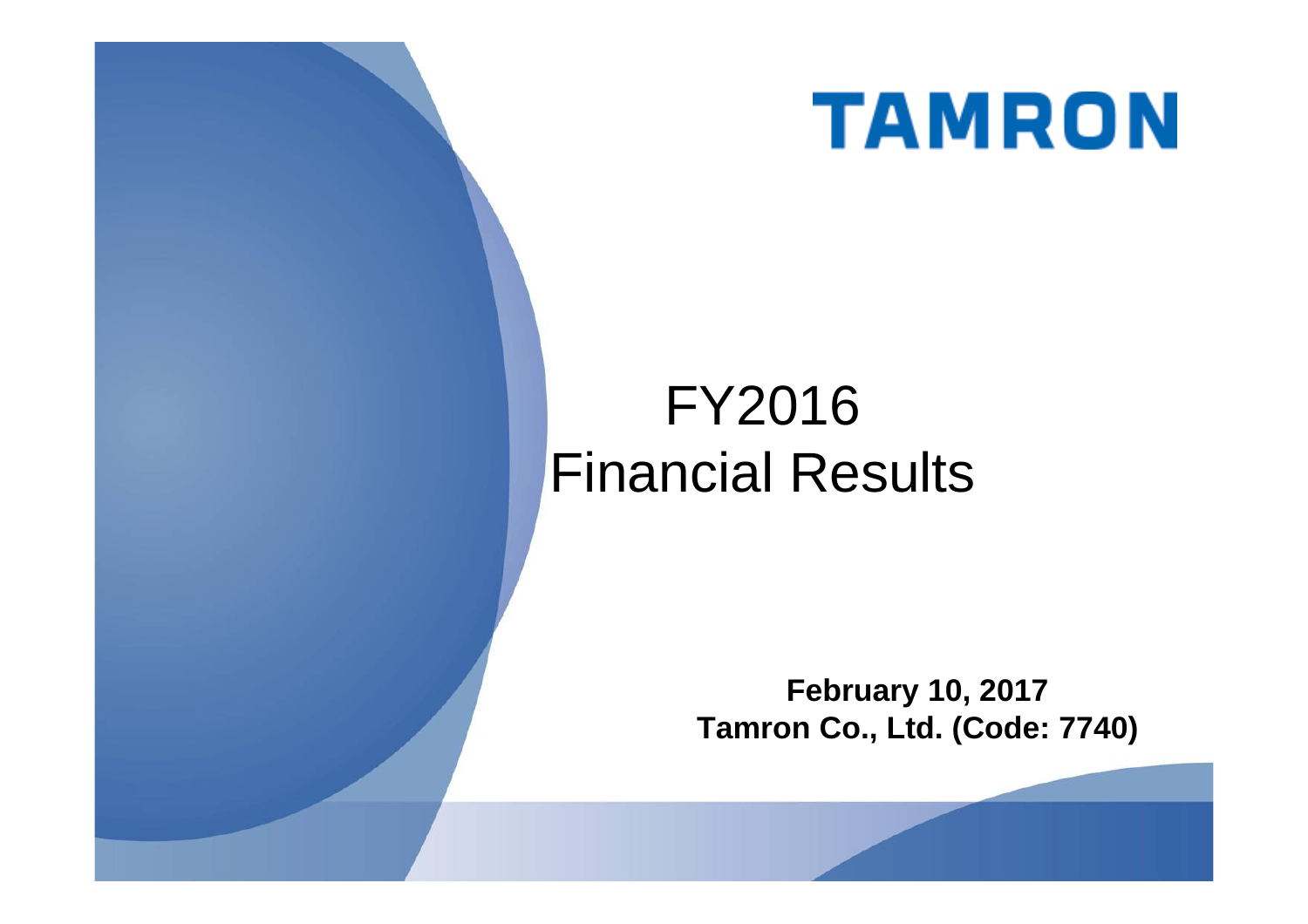## Contents

#### Ⅰ**. FY2016 Financial Results**

| 1. FY2016 Summary                       | P.4 |
|-----------------------------------------|-----|
| 2. FY2016 Financial Results             | P.5 |
| 3. FY2016 Performance Variation Factors | P.6 |
| 4. FY2016 Results by Segment            |     |
| 1) Photographic Products                | P.7 |
| 2) Optical Components                   | P.8 |
| 3) Commercial / Industrial-use Optics   | P.9 |

#### Ⅱ**. FY2017 Financial Forecast**

| 1. FY2017 Forecast                      | P.11 |
|-----------------------------------------|------|
| 2. FY2017 Performance Variation Factors | P.12 |
| 3. FY2017 Forecast by Segment           |      |
| 1) Photographic Products                | P.13 |
| 2) Optical Components                   | P.14 |
| 3) Commercial / Industrial-use Optics   | P.15 |

#### Ⅲ**. Financial Situation**

| 1. Financial Summary                 | P.17 |
|--------------------------------------|------|
| 2. Capital Investment & Depreciation | P.18 |
| 3. Research & Development Expenses   | P.19 |
| 4. Cash Flow Situation               | P.20 |
| 5. Cash Dividends Outlook            | P.21 |
| 6. Reference Data                    |      |
| 1) Key Performance Index             | P.22 |
| 2) Impact of Foreign Exchange Rate   | P.23 |
| <b>Fluctuations</b>                  |      |

#### Ⅳ**. Mid-Term Strategy**

| 1. Agendas for Transformation | P.25      |
|-------------------------------|-----------|
| 2. Mid-Term Management Goals  | P.26      |
| 3. Business Strategy          | $P.27-28$ |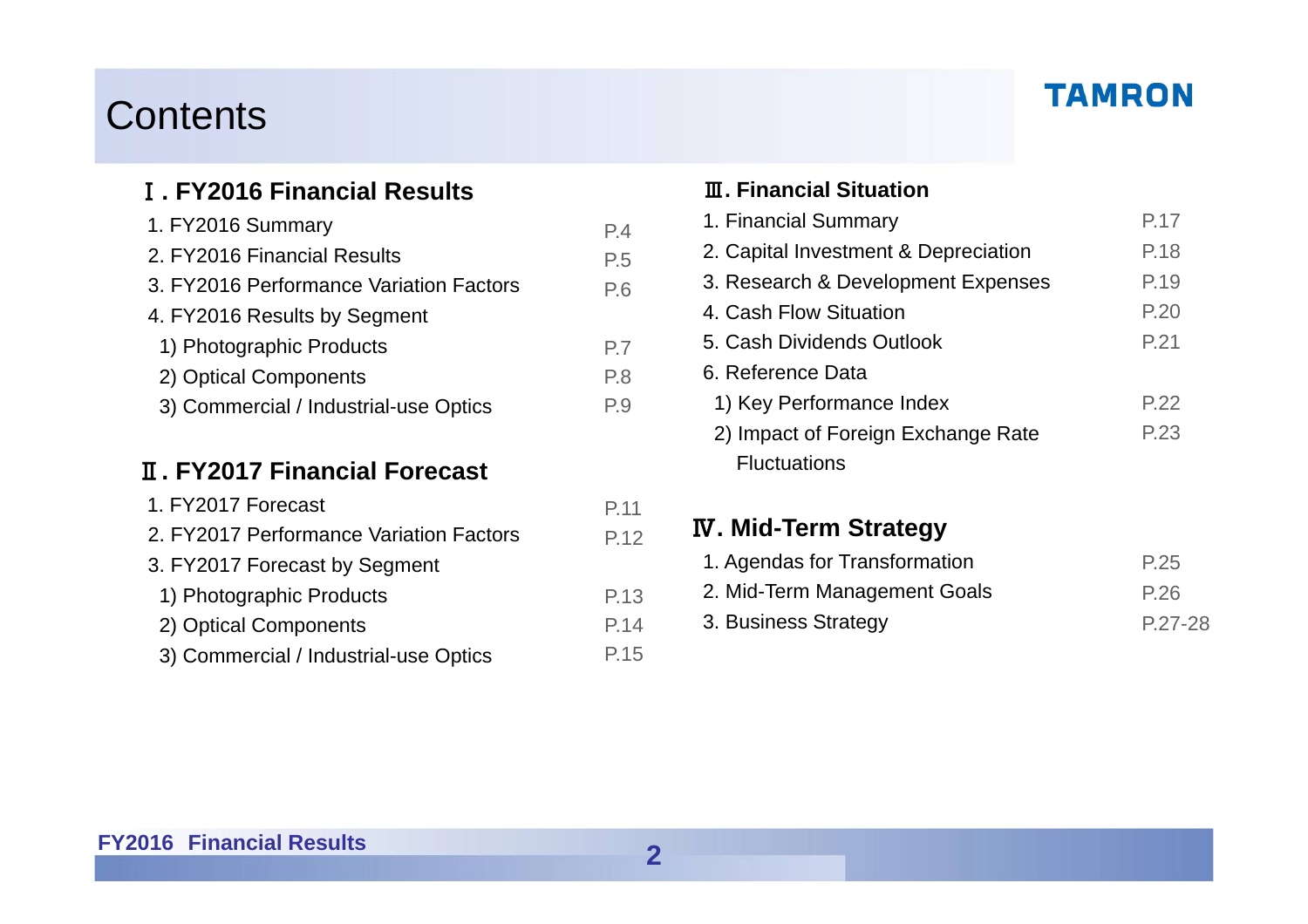

# **I. FY2016 Financial Results**

**FY2016 Financial Results**

**3**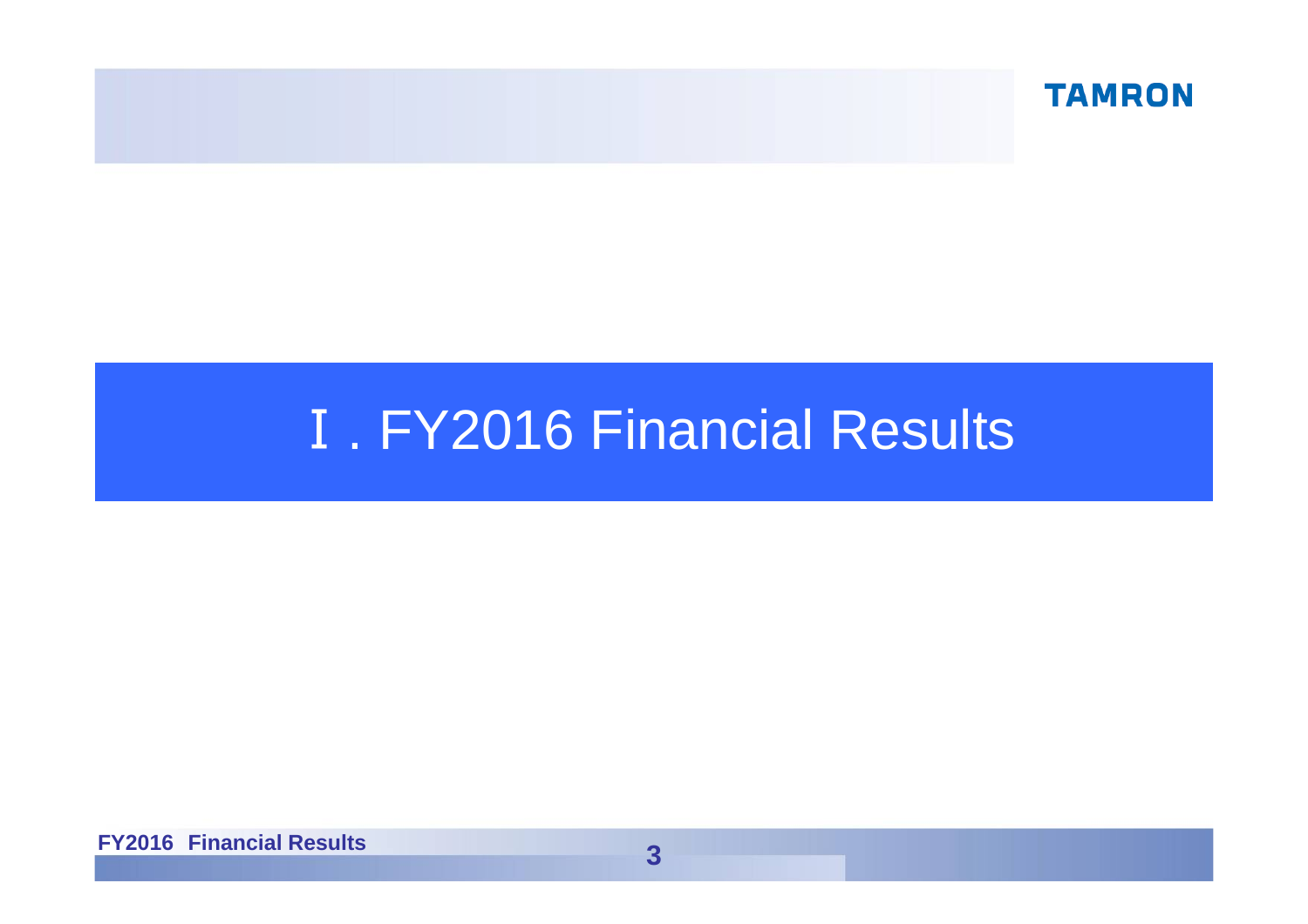# <sup>Ⅰ</sup>-1. FY2016 Summary

#### 【**Business Environment**】

Economic situation ⇒ Appreciation of JPY against both USD & EUR (-12JPY/USD & -14JPY/EUR)

In 2nd Half, -16JPY/USD & -18JPY/EUR: more difficult economic environment

 Digital camera market ⇒ Showed two-digit decrease both in quantity & amount due to related parts supply shortage caused by Kumamoto Earthquake

| <b>※Prior Year Comparison</b><br>(Source: CIPA) |                             | Quantity-<br><b>Base</b> | Money-<br><b>Base</b> |
|-------------------------------------------------|-----------------------------|--------------------------|-----------------------|
|                                                 | Lens-integrated camera      | (44)%                    | (38)%                 |
|                                                 | Interchangeable lens camera | (11)%                    | $(10)\%$              |
|                                                 | Interchangeable lens        | (11)%                    | (15)%                 |

#### 【**Company's Results**】

- $\triangleright$  FY16  $\Rightarrow$  Both sales and profit decreased due to negative impact of appreciation of JPY against USD and EUR, as well as digital camera market decline caused by Kumamoto Earthquake.
- 2nd Half FY16 ⇒ Focused on reduction of manufacturing costs and SGA expenses, resulting in better gross profit and SGA reduction by 13%. (Without the effect of exchange rate fluctuation, operating income stayed the same level in 2nd Half and increased in 4th Qtr.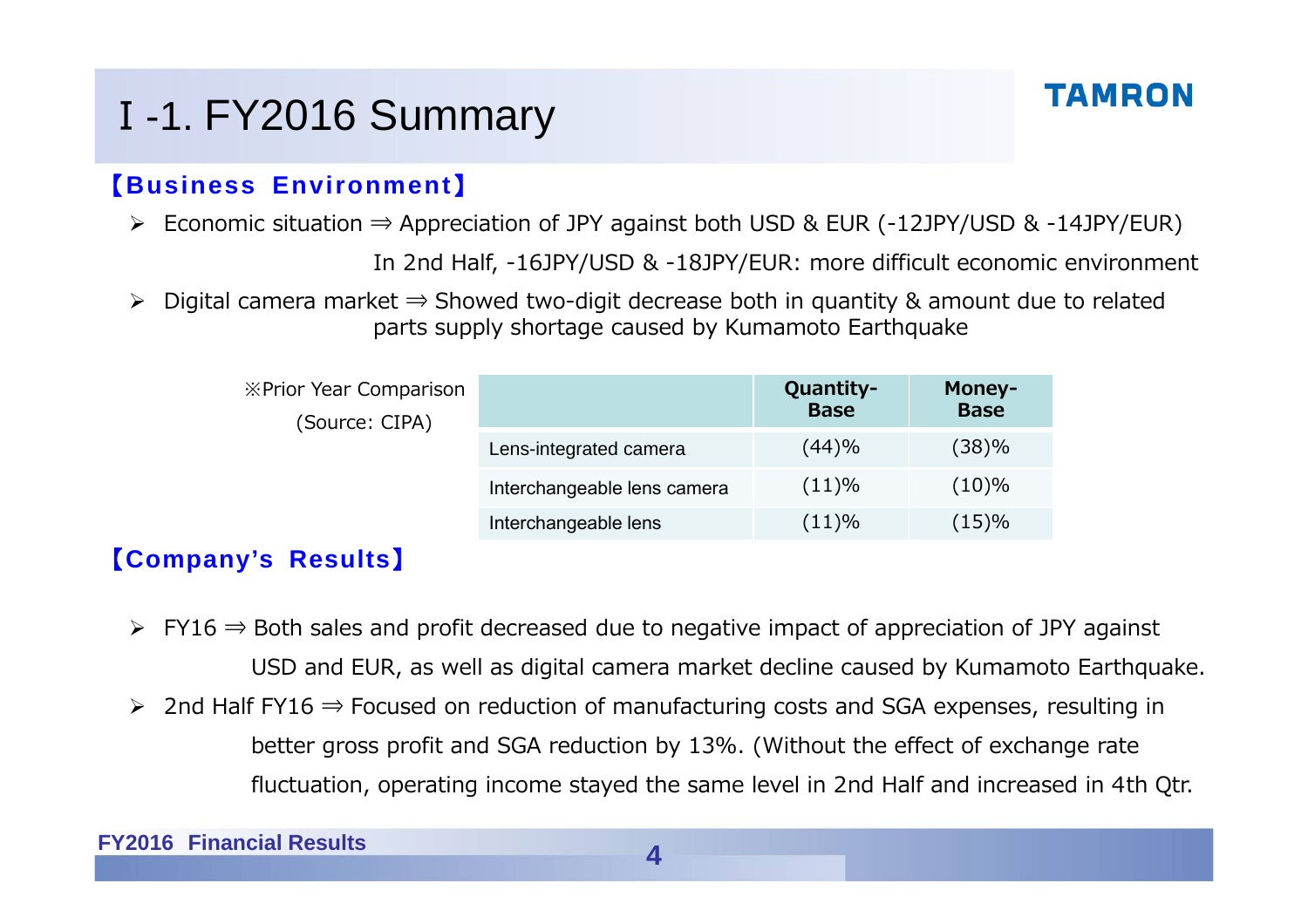## Ⅰ-2. FY2016 Financial Results

(millions of JPY)

|                                   | <b>Actual</b><br><b>FY15</b> | <b>Forecast</b><br><b>FY16</b> | <b>Actual</b><br><b>FY16</b> | Inc / Dec |       | Inc / Dec |       |  |     |           |      |           |               |
|-----------------------------------|------------------------------|--------------------------------|------------------------------|-----------|-------|-----------|-------|--|-----|-----------|------|-----------|---------------|
|                                   | (a)                          | (b)                            |                              |           |       |           |       |  | (c) | $(c)-(a)$ | $\%$ | $(c)-(b)$ | $\frac{0}{0}$ |
| <b>Net Sales</b>                  | 71,946                       | 64,000                         | 59,903                       | (12, 042) | 83.3% | (4,096)   | 93.6% |  |     |           |      |           |               |
| <b>Operating</b><br><b>Income</b> | 4,554                        | 3,000                          | 2,361                        | (2, 193)  | 51.8% | (638)     | 78.7% |  |     |           |      |           |               |
| (% Sales)                         | 6.3%                         | 4.7%                           | 3.9%                         | (2.4)%    |       | (0.8)%    |       |  |     |           |      |           |               |
| <b>Ordinary</b><br><b>Income</b>  | 5,140                        | 3,100                          | 2,855                        | (2, 284)  | 55.6% | (244)     | 92.1% |  |     |           |      |           |               |
| (% Sales)                         | 7.1%                         | 4.8%                           | 4.8%                         | $(2.3)\%$ |       | $0.0\%$   |       |  |     |           |      |           |               |
| <b>Net Income</b>                 | 4,048                        | 1,780                          | 1,482                        | (2, 566)  | 36.6% | (297)     | 83.3% |  |     |           |      |           |               |
| (% Sales)                         | 5.6%                         | 2.8%                           | 2.5%                         | (3.1)%    |       | (0.3)%    |       |  |     |           |      |           |               |
| <b>JPY-1 USD</b>                  | 121.11                       | 108.40                         | 108.79                       | (12.32)   |       | 0.39      |       |  |     |           |      |           |               |
| JPY-1 Euro                        | 134.35                       | 119.80                         | 120.31                       | (14.04)   |       | 0.51      |       |  |     |           |      |           |               |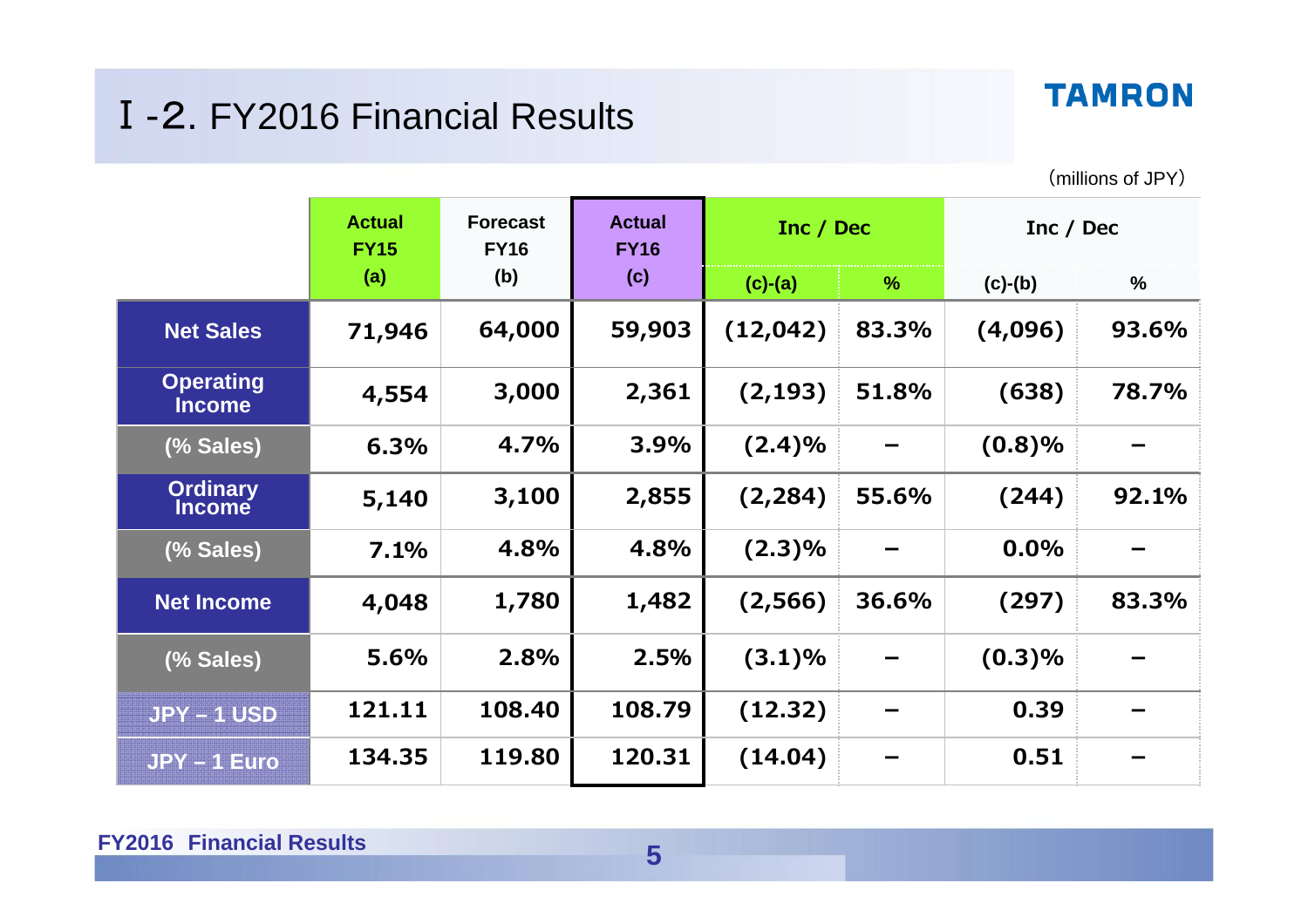## Ⅰ-3. FY2016 Performance Variation Factors

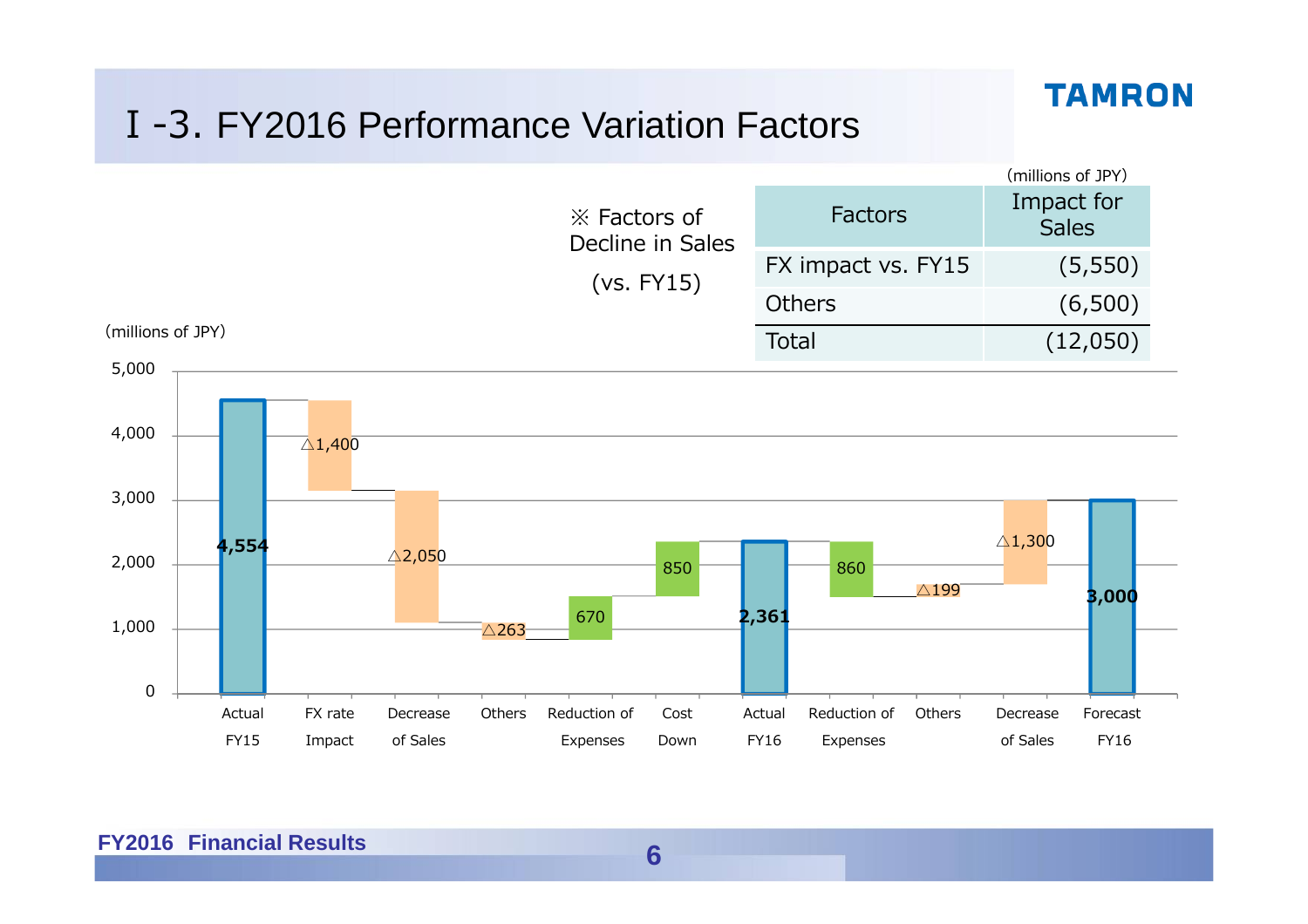## Ⅰ-4. FY2016 Results by Segment 1) Photographic Products

#### **TAMRON**

(millions of JPY)

|                                   | <b>Actual</b><br><b>FY15</b> | <b>Forecast</b><br><b>FY16</b> | <b>Actual</b><br><b>FY16</b> | Inc / Dec |                          | <b>FX</b><br><b>Impact</b> | Inc / Dec |               |
|-----------------------------------|------------------------------|--------------------------------|------------------------------|-----------|--------------------------|----------------------------|-----------|---------------|
|                                   | (a)                          | (b)                            | (c)                          | $(c)-(a)$ | $\frac{9}{6}$            | <b>vs. FY15</b>            | $(c)-(b)$ | $\frac{0}{0}$ |
| <b>Net Sales</b>                  | 54,578                       | 50,200                         | 46,805                       | (7, 772)  | 85.8%                    | (4,200)                    | (3, 394)  | 93.2%         |
| <b>Operating</b><br><b>Income</b> | 5,498                        | 4,800                          | 4,034                        | (1, 463)  | 73.4%                    | (1,050)                    | (765)     | 84.1%         |
| (% Sales)                         | 10.1%                        | 9.6%                           | 8.6%                         | (1.5)%    | $\overline{\phantom{a}}$ | $\overline{\phantom{m}}$   | $(1.0)\%$ | $\equiv$      |

 $\triangleright$  Managed to keep the same level of operating income ratio in 2nd Half even in the difficult economic environment due to negative impact of appreciation of JPY as well as decline in digital camera market.

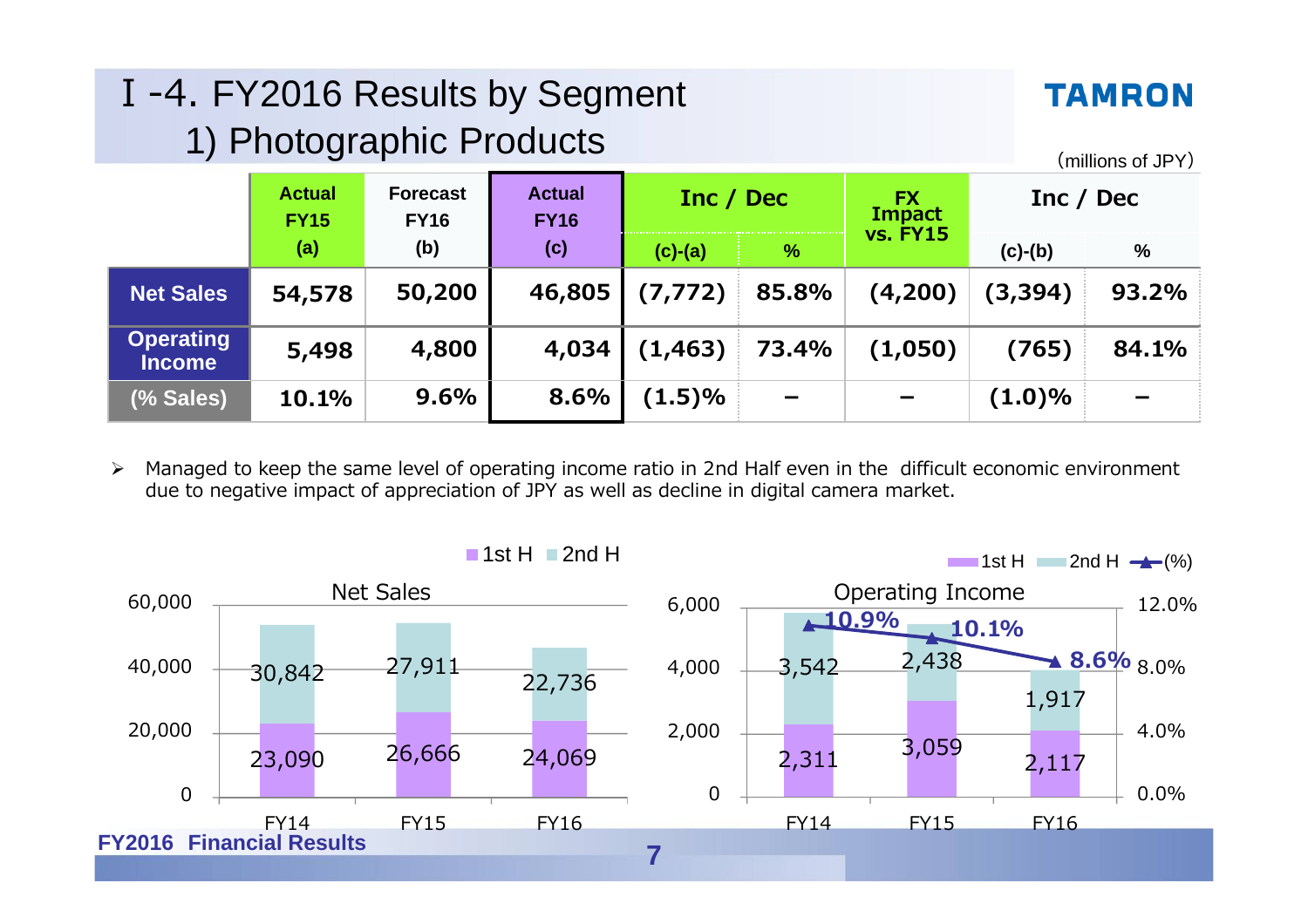| I-4. FY2016 Results by Segment<br>2) Optical Components |                              |                                |                              |           |               |                                        |           | <b>TAMRON</b><br>(millions of JPY) |
|---------------------------------------------------------|------------------------------|--------------------------------|------------------------------|-----------|---------------|----------------------------------------|-----------|------------------------------------|
|                                                         | <b>Actual</b><br><b>FY15</b> | <b>Forecast</b><br><b>FY16</b> | <b>Actual</b><br><b>FY16</b> | Inc / Dec |               | <b>FX</b><br>impact<br><b>vs. FY15</b> |           | Inc / Dec                          |
|                                                         | (a)                          | (b)                            | (c)                          | $(c)-(a)$ | $\frac{9}{6}$ |                                        | $(c)-(b)$ | %                                  |
| <b>Net Sales</b>                                        | 4,567                        | 2,300                          | 2,358                        | (2, 208)  | 51.6%         | (250)                                  | 58        | 102.5%                             |
| <b>Operating</b><br><b>Income</b>                       | 228                          | 50                             | 75                           | (153)     | 32.9%         | (50)                                   | 25        | 150.7%                             |
| (% Sales)                                               | 5.0%                         | 2.2%                           | 3.2%                         | $(1.8)\%$ |               |                                        | 1.0%      |                                    |

 $\blacktriangleright$  Achieved forecast of FY 16 and maintained positive operating income even in the tough market situation caused by continuous shrink of the market and indirect influence of Kumamoto Earthquake.

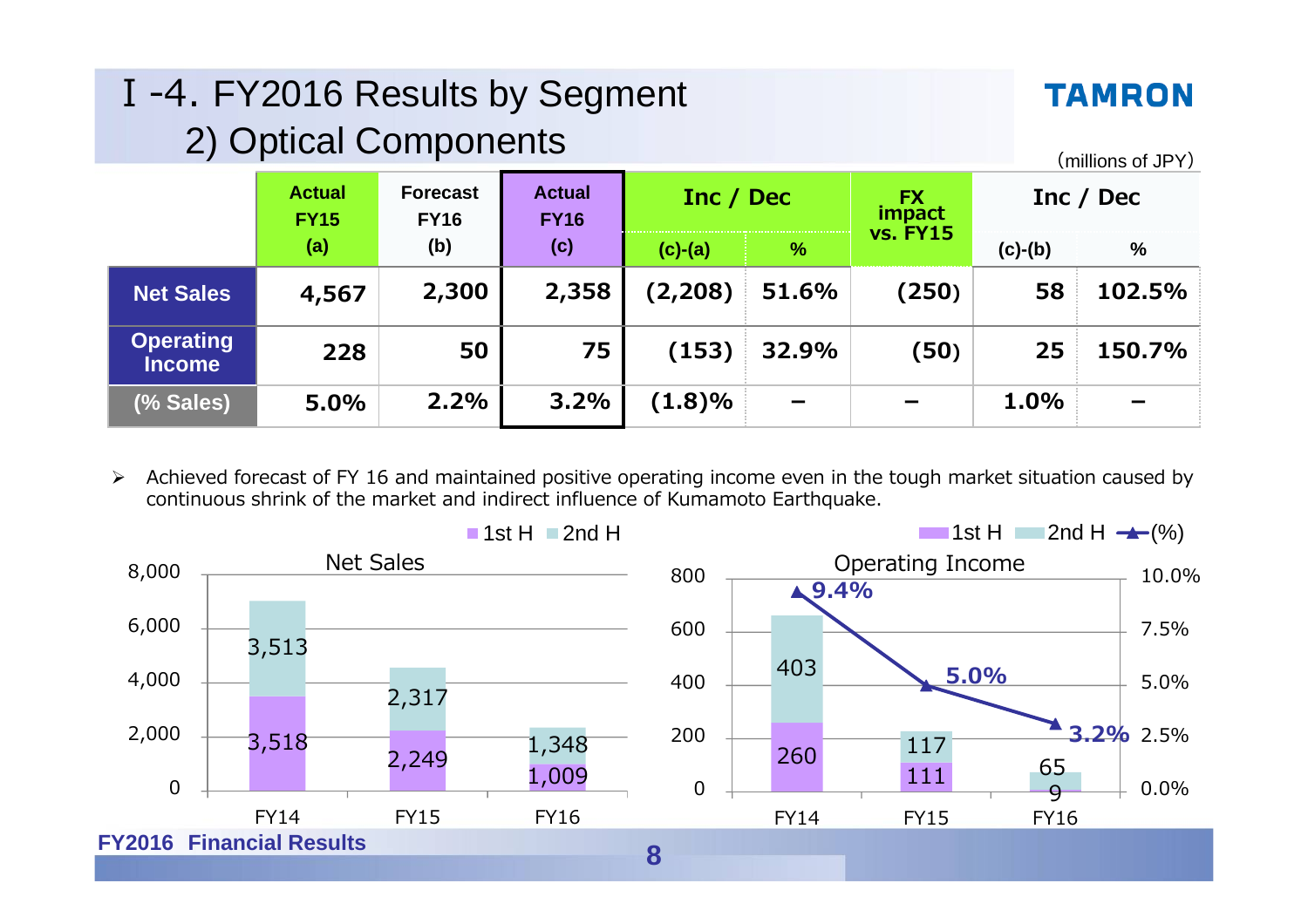| I-4. FY2016 Results by Segment<br>3) Commercial / Industrial-use Optics |                              |                                |                              |           |                          |                     |           | <b>TAMRON</b><br>(millions of JPY) |
|-------------------------------------------------------------------------|------------------------------|--------------------------------|------------------------------|-----------|--------------------------|---------------------|-----------|------------------------------------|
|                                                                         | <b>Actual</b><br><b>FY15</b> | <b>Forecast</b><br><b>FY16</b> | <b>Actual</b><br><b>FY16</b> | Inc / Dec |                          | <b>FX</b><br>impact | Inc / Dec |                                    |
|                                                                         | (a)                          | (b)                            | (c)                          | $(c)-(a)$ | $\frac{9}{6}$            | <b>vs. FY15</b>     | $(c)-(b)$ | %                                  |
| <b>Net Sales</b>                                                        | 12,800                       | 11,500                         | 10,739                       | (2,061)   | 83.9%                    | (1, 100)            | (760)     | 93.4%                              |
| <b>Operating</b><br><b>Income</b>                                       | 1,411                        | 800                            | 733                          | (678)     | 52.0%                    | (300)               | (66)      | 91.7%                              |
| (% Sales)                                                               | 11.0%                        | 7.0%                           | 6.8%                         | $(4.2)\%$ | $\overline{\phantom{m}}$ |                     | (0.2)%    |                                    |

 $\blacktriangleright$  With Automotive Camera Lens sales increased and achieved Forecast of FY16, CCTV Lenses sales stagnated, and investment in new business segment increased, both sales and profit decreased.

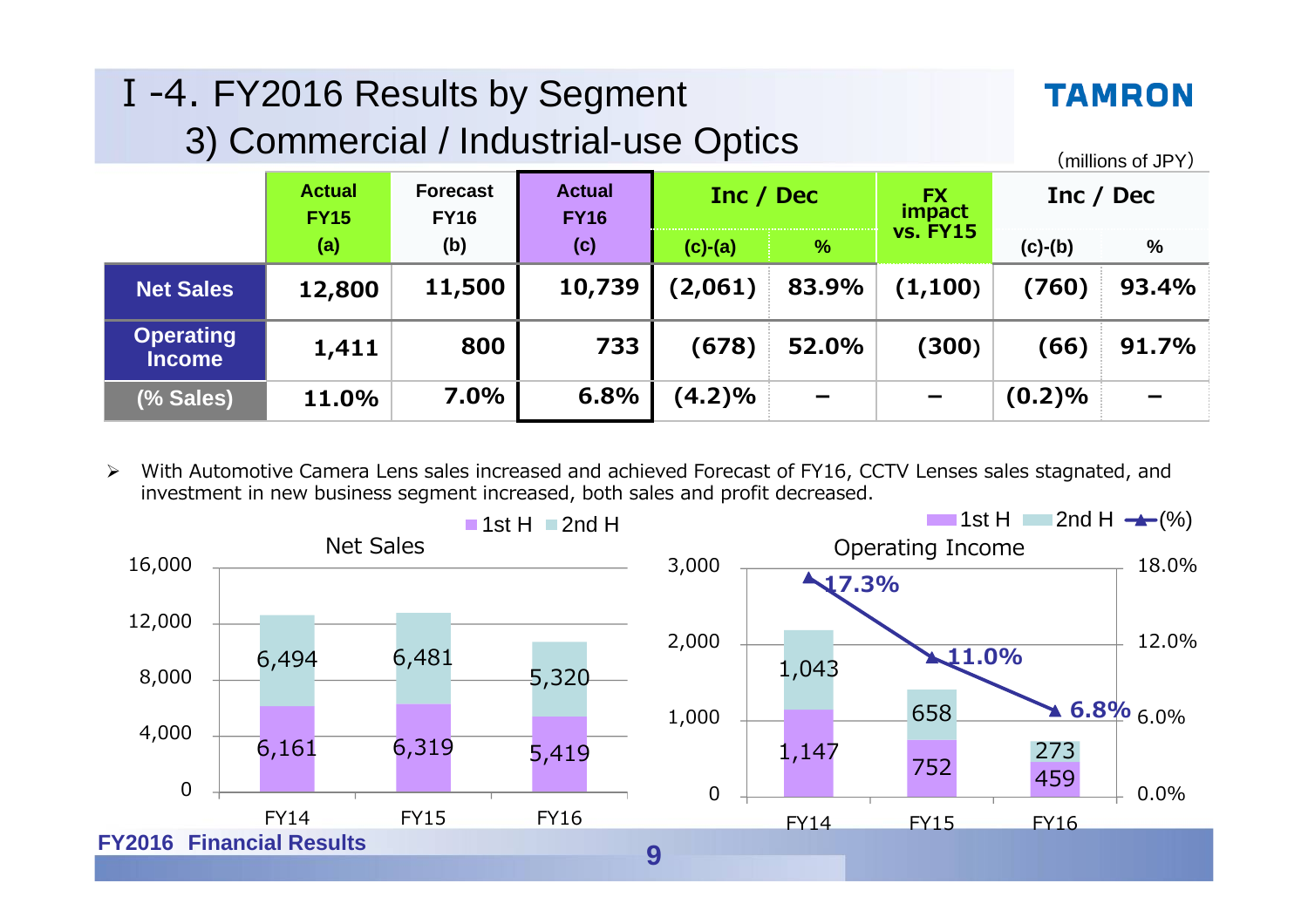

# **II. FY2017 Financial Forecast**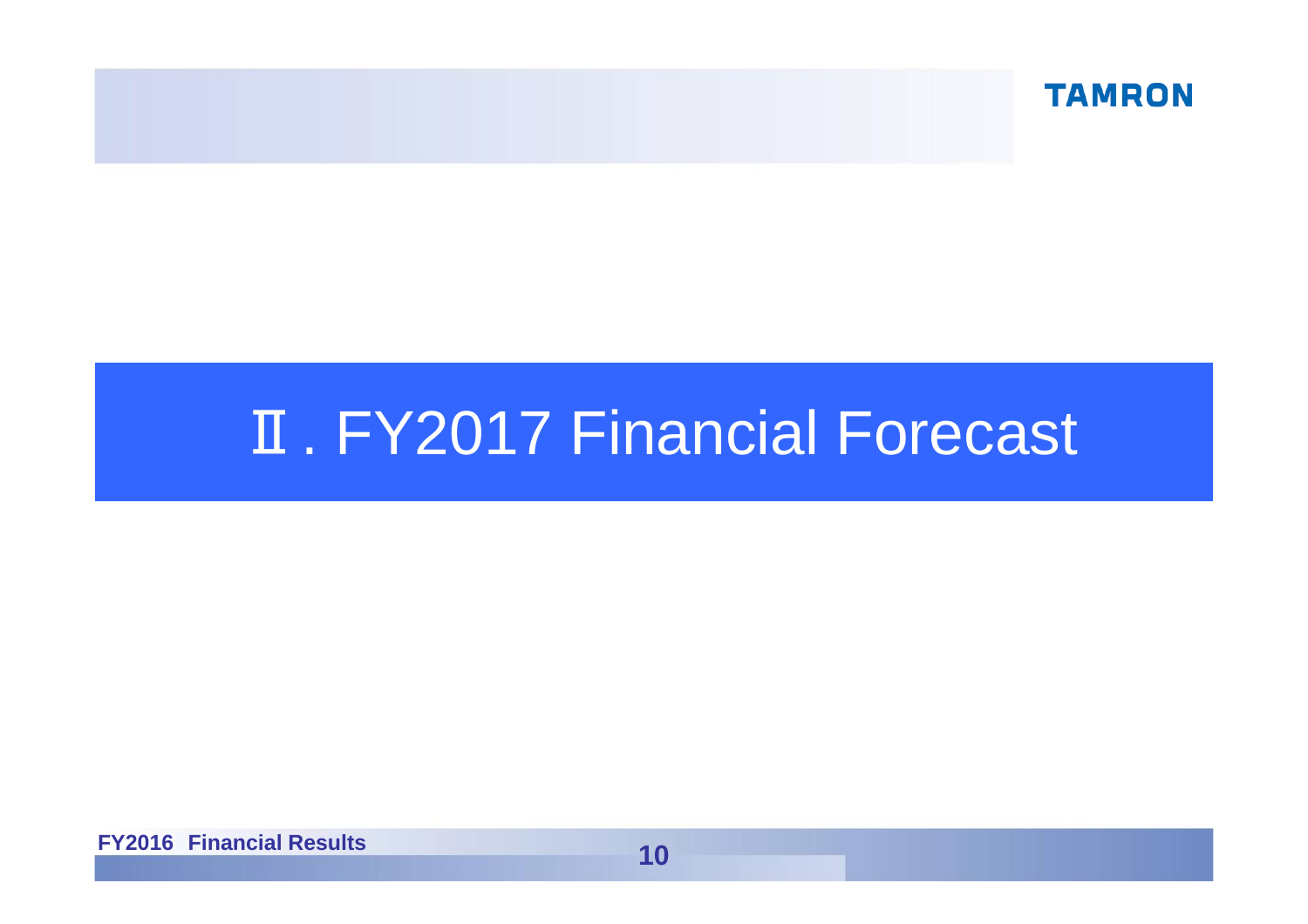## Ⅱ-1. FY2017 Forecast

|                                   |                              | (millions of JPY)              |           |               |             |             |                      | $\blacksquare$ 1st H $\blacksquare$ 2nd H |       |
|-----------------------------------|------------------------------|--------------------------------|-----------|---------------|-------------|-------------|----------------------|-------------------------------------------|-------|
|                                   | <b>Actual</b><br><b>FY16</b> | <b>Forecast</b><br><b>FY17</b> |           | Inc / Dec     |             |             | <b>Net Sales</b>     |                                           |       |
|                                   | (a)                          | (b)                            | $(b)-(a)$ | $\frac{9}{6}$ | 60,000      | 36,710      |                      |                                           |       |
| <b>Net Sales</b>                  | 59,903                       | 62,500                         | 2,596     | 104.3%        | 40,000      |             | 29,404               | 34,000                                    |       |
| <b>Operating</b><br><b>Income</b> | 2,361                        | 3,200                          | 838       | 135.5%        | 20,000      | 35,235      | 30,499               | 28,500                                    |       |
| (% Sales)                         | 3.9%                         | 5.1%                           | 1.2%      |               | 0           |             |                      |                                           |       |
| <b>Ordinary</b><br><b>Income</b>  | 2,855                        | 3,200                          | 344       | 112.0%        |             | <b>FY15</b> | <b>FY16</b><br>1st H | <b>FY17</b>                               | 2nd H |
| (% Sales)                         | 4.8%                         | 5.1%                           | 0.3%      |               | 8,000       |             | Operating Income     |                                           | 8.0%  |
| <b>Net Income</b>                 | 1,482                        | 2,240                          | 757       | 151.1%        | 6,000       | 6.3%        |                      |                                           | 6.0%  |
| (% Sales)                         | 2.5%                         | 3.6%                           | 1.1%      |               | 4,000       | 1,790       | 3.9%                 | $\blacktriangle$ 5.1%                     | 4.0%  |
| <b>JPY-1 USD</b>                  | 108.79                       | 105.00                         | (3.79)    |               | 2,000       |             |                      | 2,400                                     | 2.0%  |
| <b>JPY-1 Euro</b>                 | 120.31                       | 113.00                         | (7.31)    |               | $\mathbf 0$ | 2,764       | 984<br>1,377         | 800                                       | 0.0%  |
|                                   |                              |                                |           |               |             | <b>FY15</b> | <b>FY16</b>          | <b>FY17</b>                               |       |

#### **【FY2017 Forecast】**

- $\triangleright$  Based on the assumption of continuation of JPY appreciation as well as slightly decrease in digital camera market.
- $\blacktriangleright$  Difficult economic environment continues, but forecasting increase in sales and profit: more than 30% increase in operating income.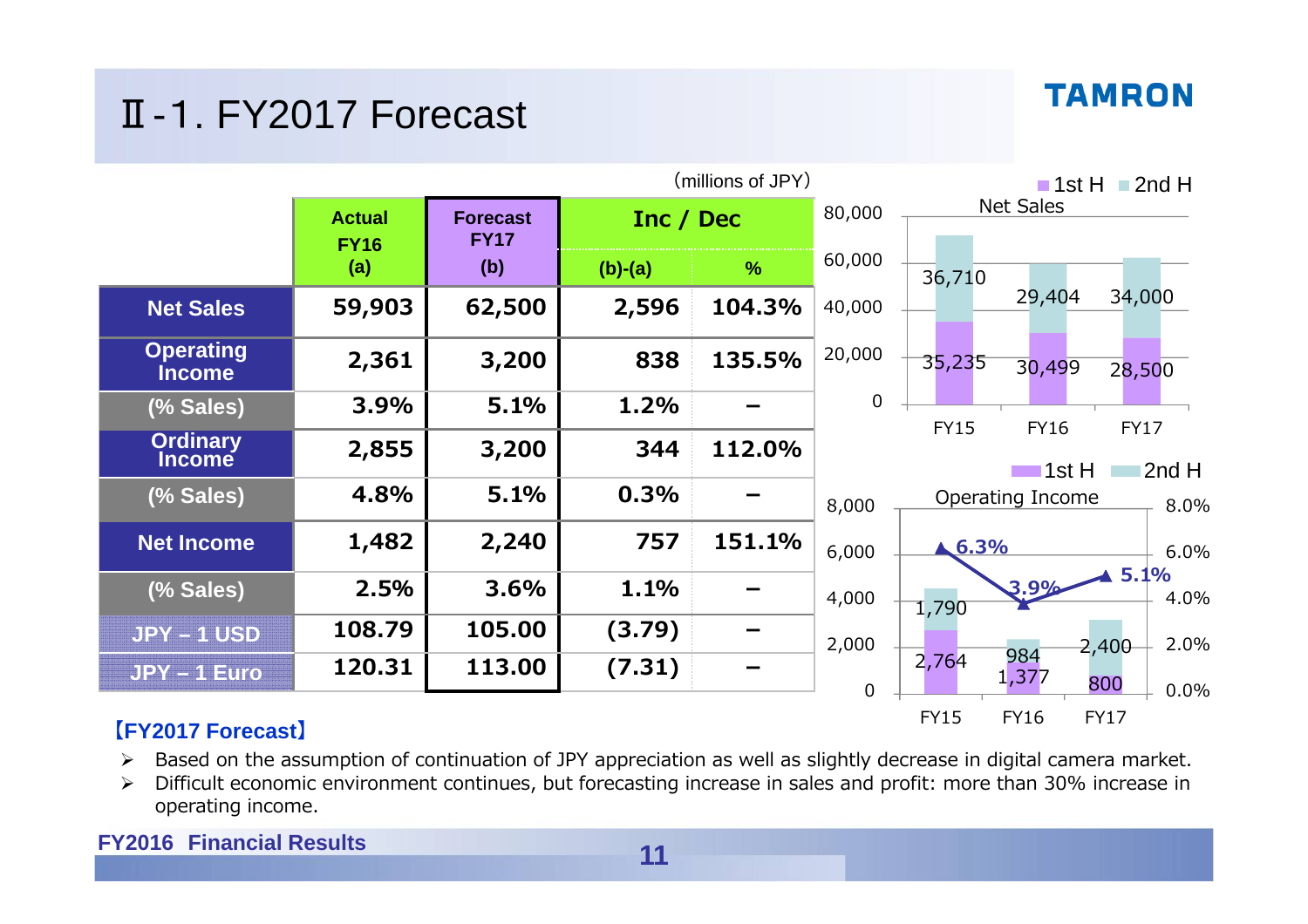

**FY2016 Financial Results**

**12**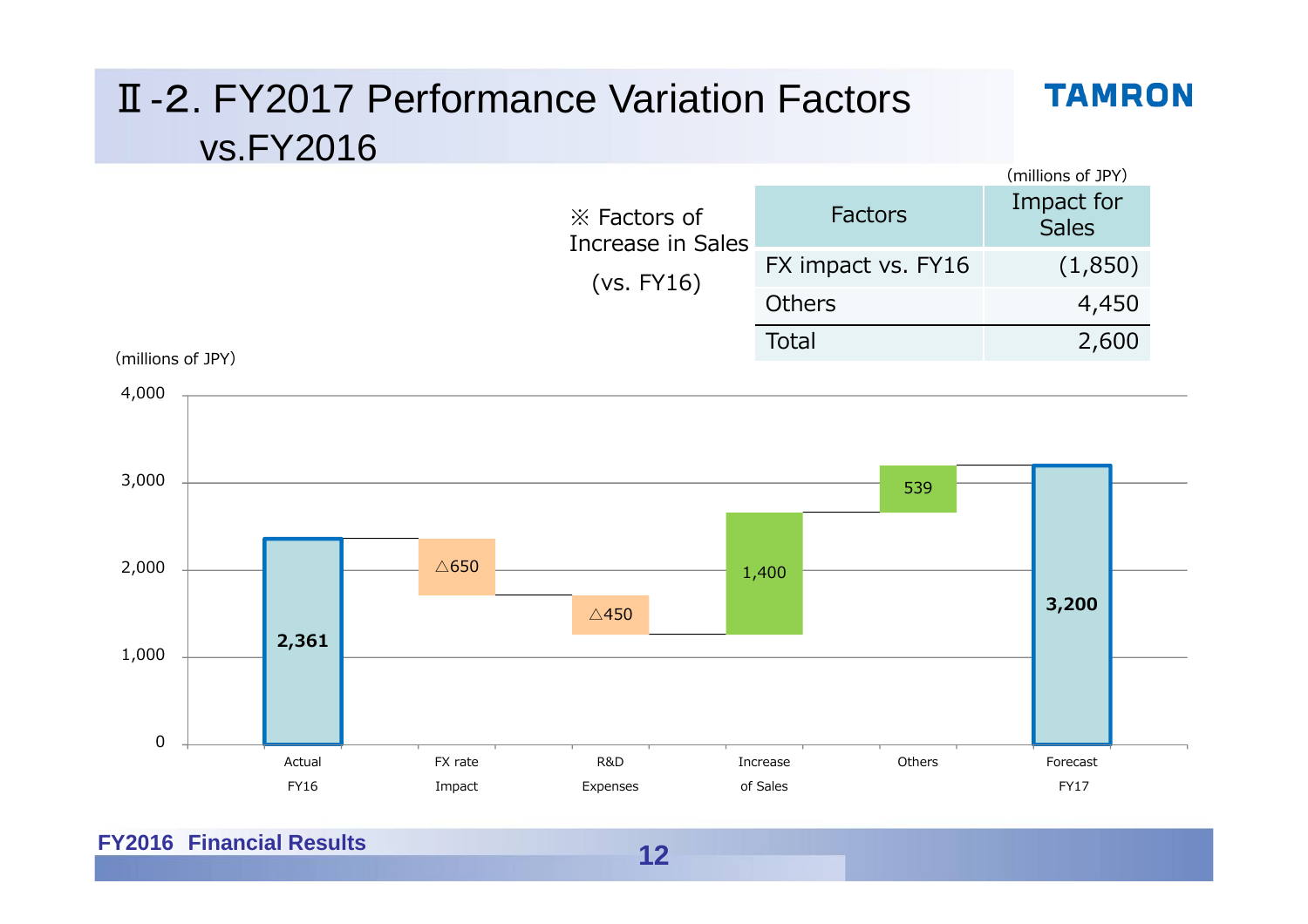## Ⅱ -3. FY2017 Forecast by Segment 1) Photographic Products

|                                   |                                                                |        |           | (millions of JPY) |
|-----------------------------------|----------------------------------------------------------------|--------|-----------|-------------------|
|                                   | <b>Actual</b><br><b>Forecast</b><br><b>FY17</b><br><b>FY16</b> |        | Inc / Dec |                   |
|                                   | (a)                                                            | (b)    | $(b)-(a)$ | $\frac{9}{6}$     |
| <b>Net Sales</b>                  | 46,805                                                         | 47,000 | 194       | 100.4%            |
| <b>Operating</b><br><b>Income</b> | 4,034                                                          | 5,100  | 1,065     | 126.4%            |
| (% Sales)                         | 8.6%                                                           | 10.9%  | 2.3%      |                   |

 $\blacktriangleright$  OEM model sales decreases, but aiming to increase in own-branded model sales by launching new models (already announced and launched 3 models), leading more than 20% increase in operating income.

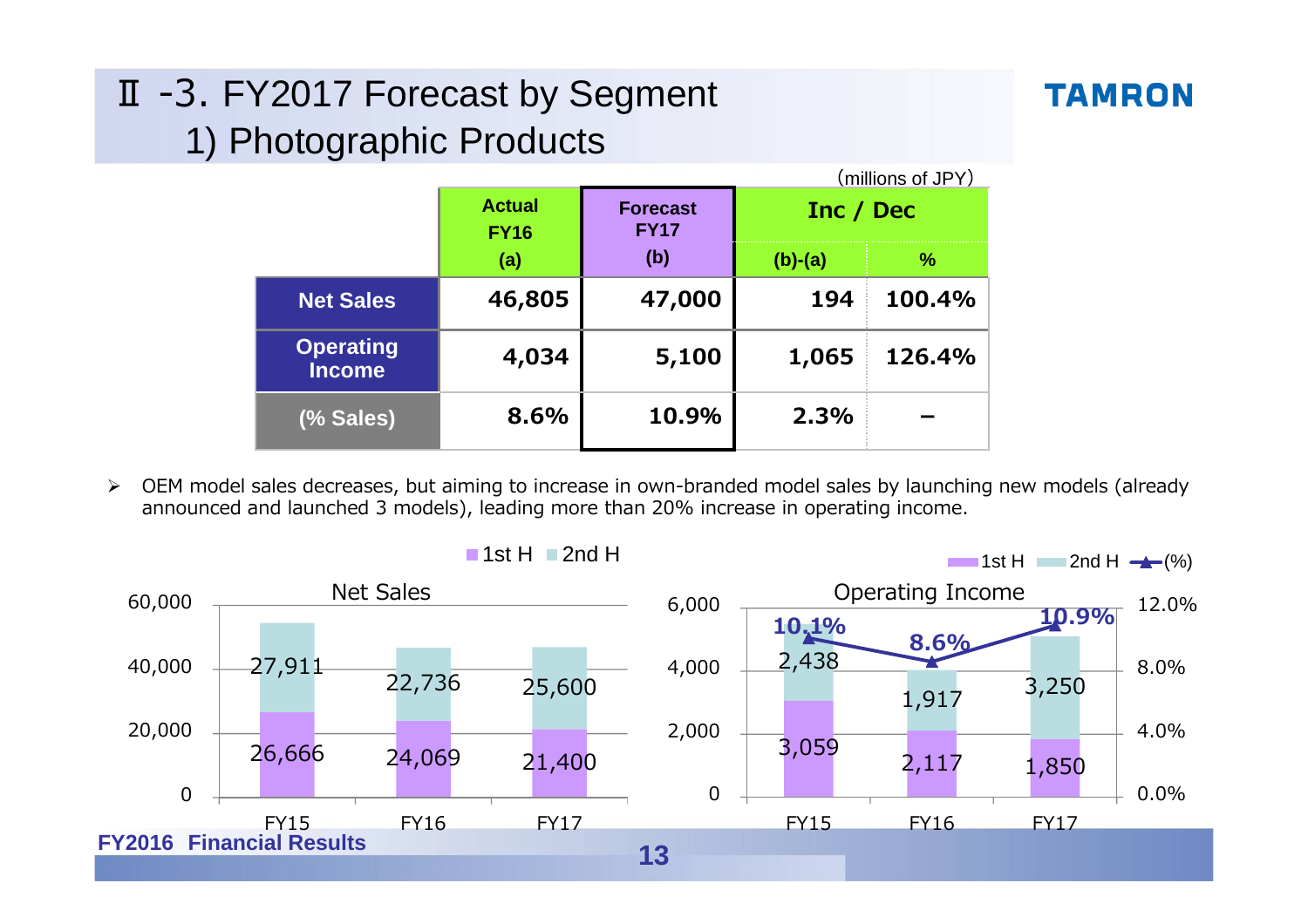## Ⅱ -3. FY2017 Forecast by Segment 2) Optical Components

#### **TAMRON**

|                                   |                              |                                |           | (millions of JPY) |
|-----------------------------------|------------------------------|--------------------------------|-----------|-------------------|
|                                   | <b>Actual</b><br><b>FY16</b> | <b>Forecast</b><br><b>FY17</b> | Inc / Dec |                   |
|                                   | (a)                          | (b)                            | $(b)-(a)$ | $\frac{9}{6}$     |
| <b>Net Sales</b>                  | 2,358                        | 3,600                          | 1,241     | 152.7%            |
| <b>Operating</b><br><b>Income</b> | 75                           | 200                            | 124       | 265.4%            |
| (% Sales)                         | 3.2%                         | 5.6%                           | 2.4%      |                   |

 $\blacktriangleright$  Expecting DSC and VC sales to decrease, but aiming greater increase in sales and operating income by entering into drone market.

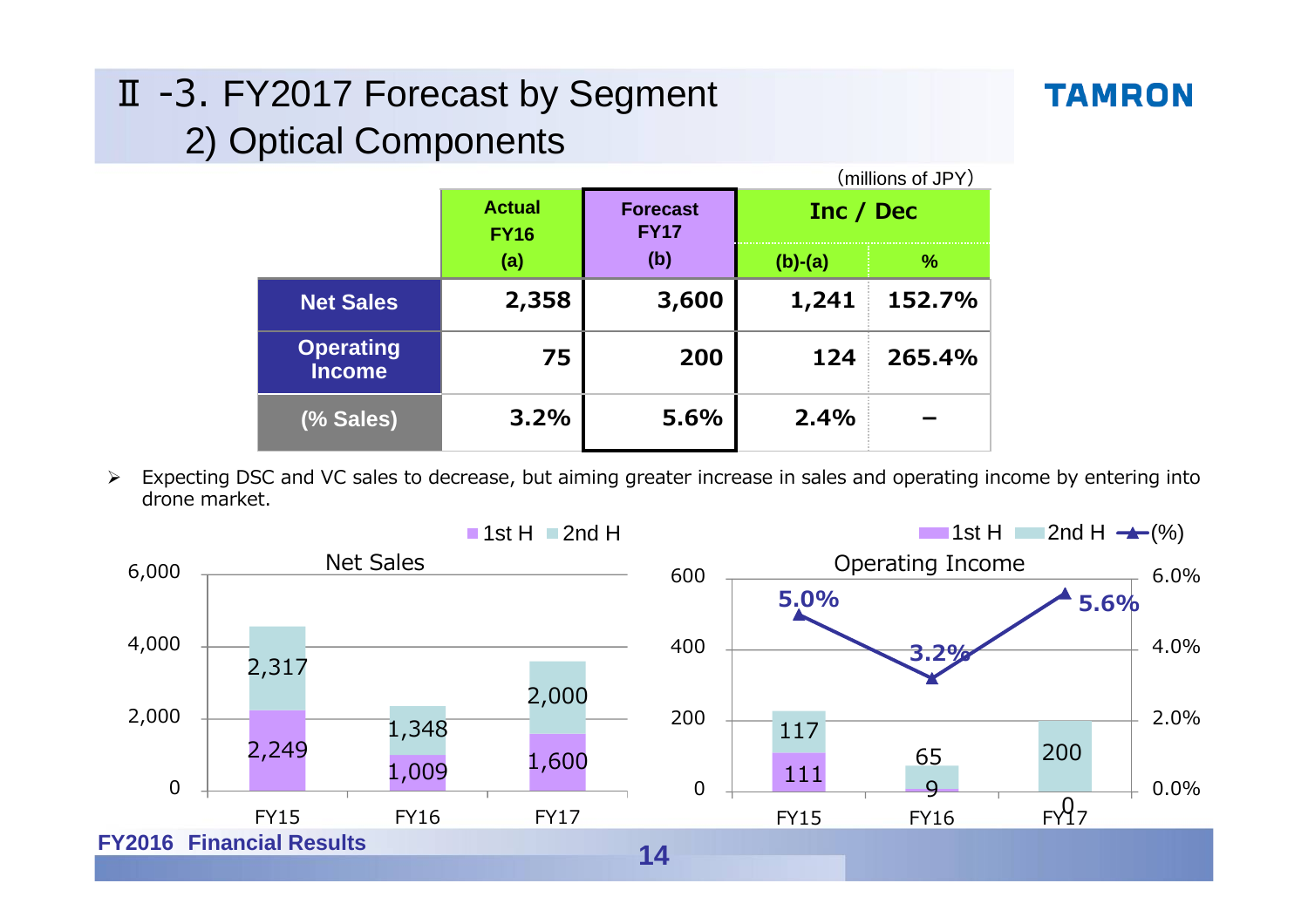# Ⅱ -3. FY2017 Forecast by Segment

## **TAMRON**

## 3) Commercial / Industrial-use Optics

|                                   |                              |                                |           | (millions of JPY) |
|-----------------------------------|------------------------------|--------------------------------|-----------|-------------------|
|                                   | <b>Actual</b><br><b>FY16</b> | <b>Forecast</b><br><b>FY17</b> | Inc / Dec |                   |
|                                   | (a)                          | (b)                            | $(b)-(a)$ | %                 |
| <b>Net Sales</b>                  | 10,739                       | 11,900                         | 1,160     | 110.8%            |
| <b>Operating</b><br><b>Income</b> | 733                          | 600                            | (133)     | 81.8%             |
| (% Sales)                         | 6.8%                         | 5.0%                           | $(1.8)\%$ |                   |

 $\blacktriangleright$  Operating income decreases due to increase in investment and expenses related to new business development, together with steady sales increase of Automotive Camera Lens and recovery in sales of CCTV Lens.

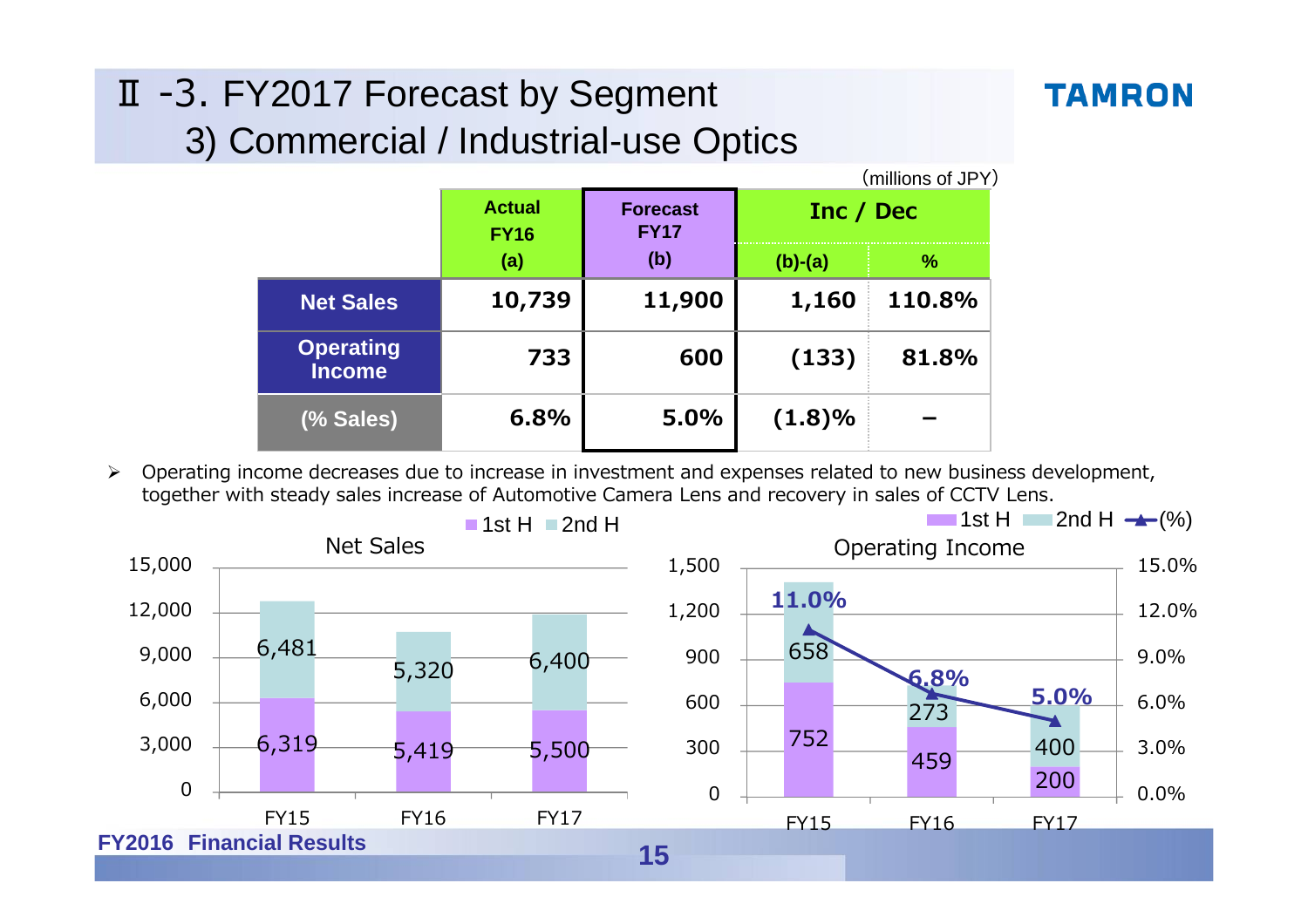

# Ⅲ. Financial Situation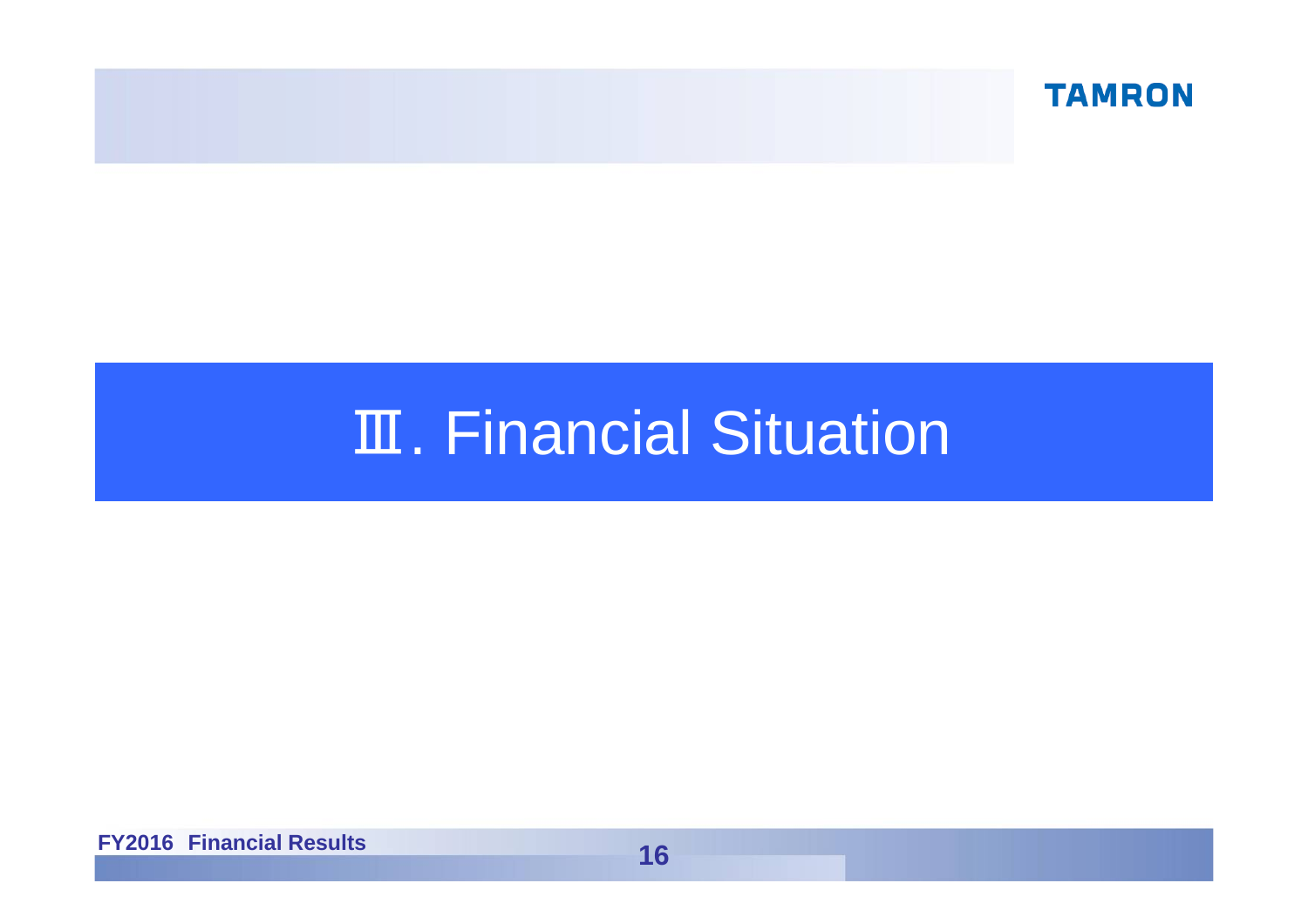## Ⅲ-1. Financial Summary

#### **TAMRON**

|                                                   | <b>FY 15</b> | <b>FY 16</b> | (millions of JPY)          |
|---------------------------------------------------|--------------|--------------|----------------------------|
|                                                   | (a)          | (b)          | <b>Change</b><br>$(b)-(a)$ |
| <b>Cash and Deposits</b>                          | 14,192       | 16,030       | 1,837                      |
| <b>Notes and Accounts</b><br>Receivable           | 15,804       | 13,419       | (2,385)                    |
| Inventories                                       | 12,875       | 10,100       | (2,774)                    |
| <b>Other Current Assets</b>                       | 2,047        | 2,039        | (8)                        |
| <b>Non-Current Assets</b>                         | 21,114       | 19,320       | (1,794)                    |
| <b>Total Assets</b>                               | 66,035       | 60,910       | (5, 125)                   |
| <b>Total Current</b><br>Liabilities               | 14,594       | 11,388       | (3, 206)                   |
| <b>Total Non-Current</b><br>Liabilities           | 2,439        | 2,200        | (238)                      |
| <b>Total Net Assets</b>                           | 49,001       | 47,321       | (1,680)                    |
| <b>Total Liabilities and</b><br><b>Net Assets</b> | 66,035       | 60,910       | (5, 125)                   |
| <b>Ratio of Net Assets</b>                        | 74.2%        | 77.7%        | 3.5%                       |

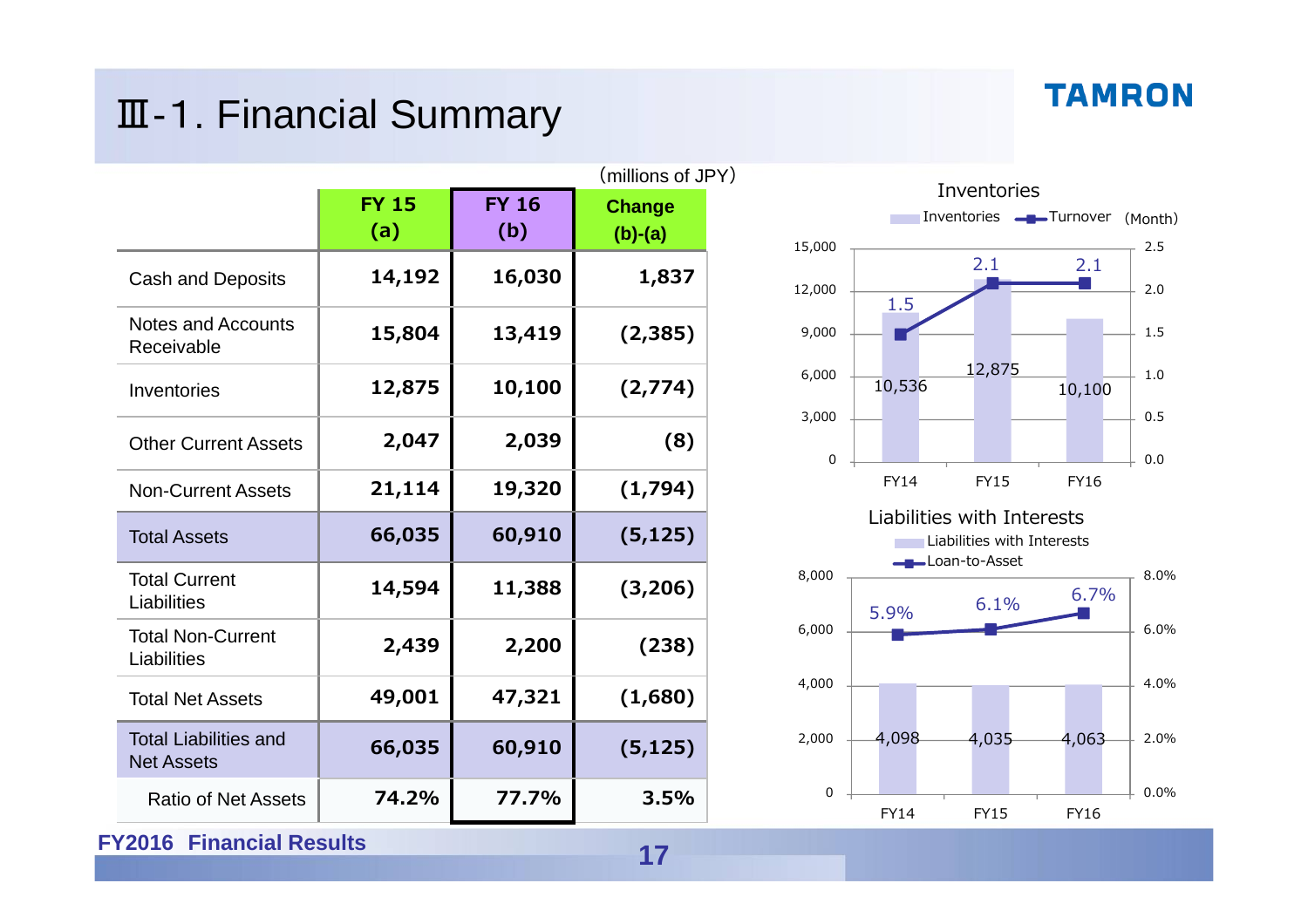## Ⅲ-2. Capital Investment & Depreciation

**TAMRON** 



**\* (A): Actual (F): Forecast**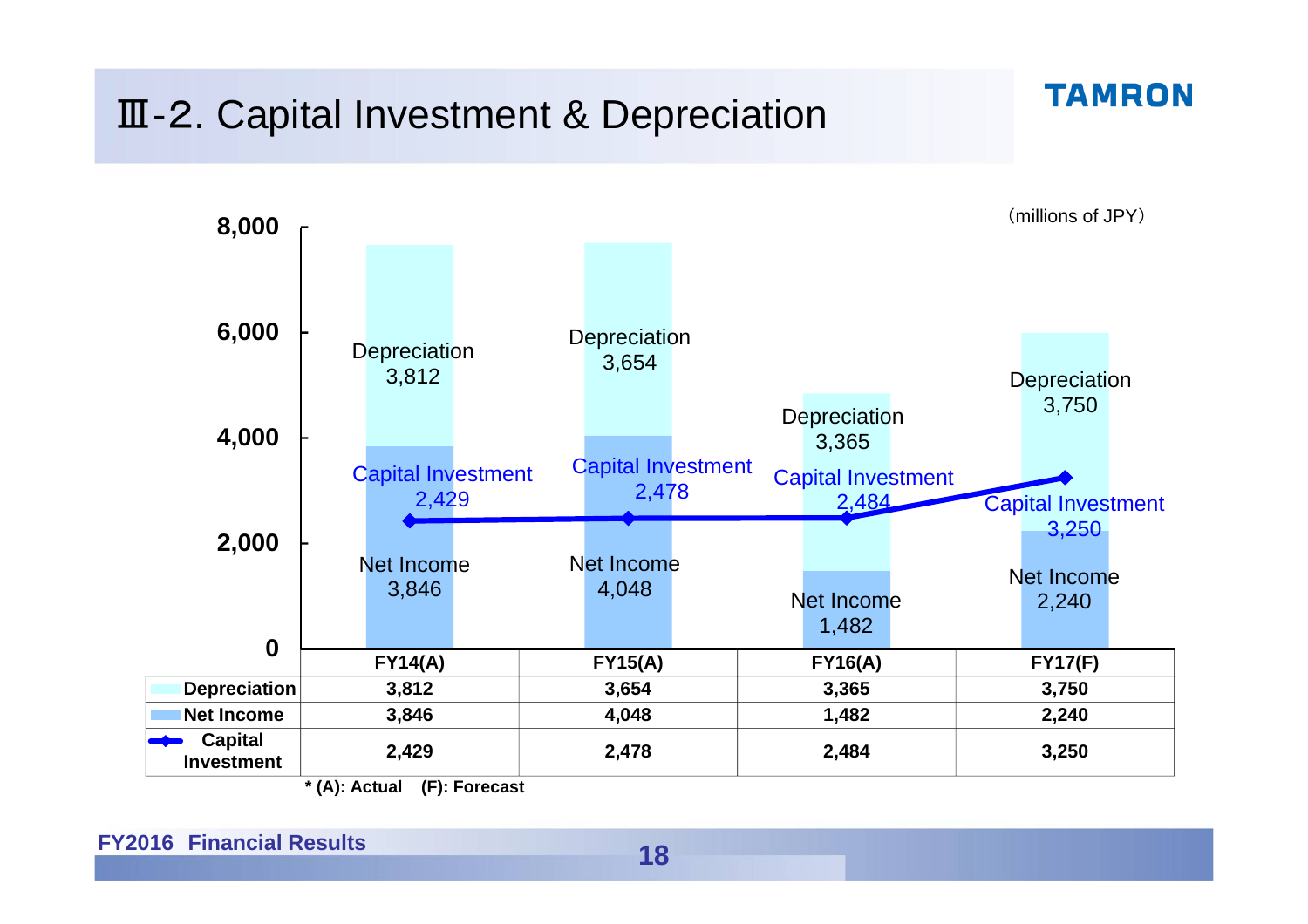## Ⅲ-3. Research & Development Expenses



**TAMRON** 

**\* R&D Cost/Net Sales Ratio**

**\* (A): Actual (F): Forecast**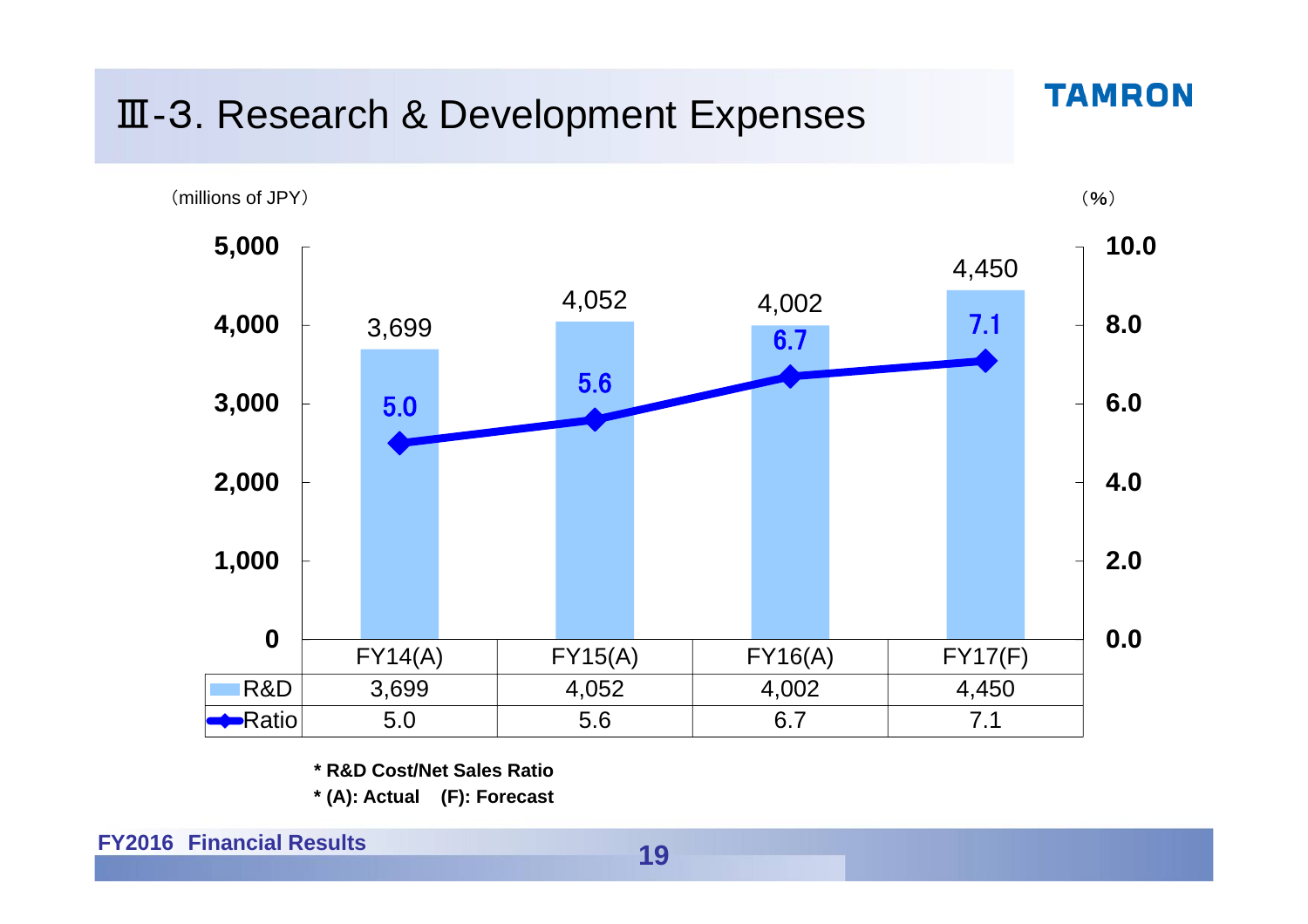## Ⅲ-4. Cash Flow Situation

**TAMRON** 

(millions of JPY)



|                                                       | <b>FY15</b> | <b>FY16</b> |
|-------------------------------------------------------|-------------|-------------|
| <b>Cash Flow from Operating Activities</b>            | 6,214       | 6,537       |
| <b>Cash Flow from Investing Activities</b>            | (2, 552)    | (2,540)     |
| Free Cash Flow                                        | 3,662       | 3,997       |
| <b>Cash Flow from Financing Activities</b>            | (5,219)     | (1, 524)    |
| <b>Cash and Cash Equivalents at the End of Period</b> | 14,192      | 16,030      |
| <b>Liquidity (Months)</b>                             | 2.37        | 3.21        |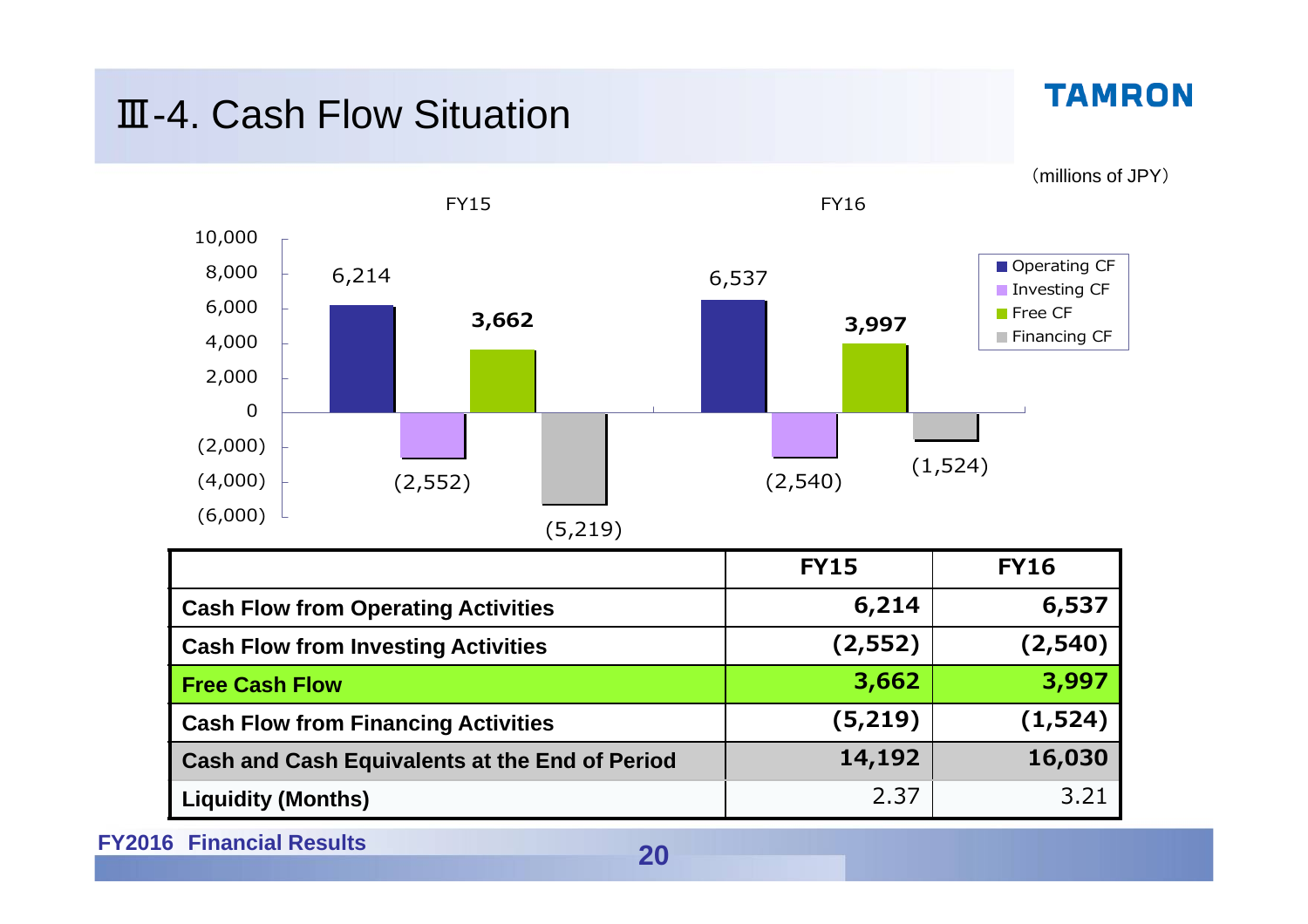## Ⅲ-5. Cash Dividends Outlook

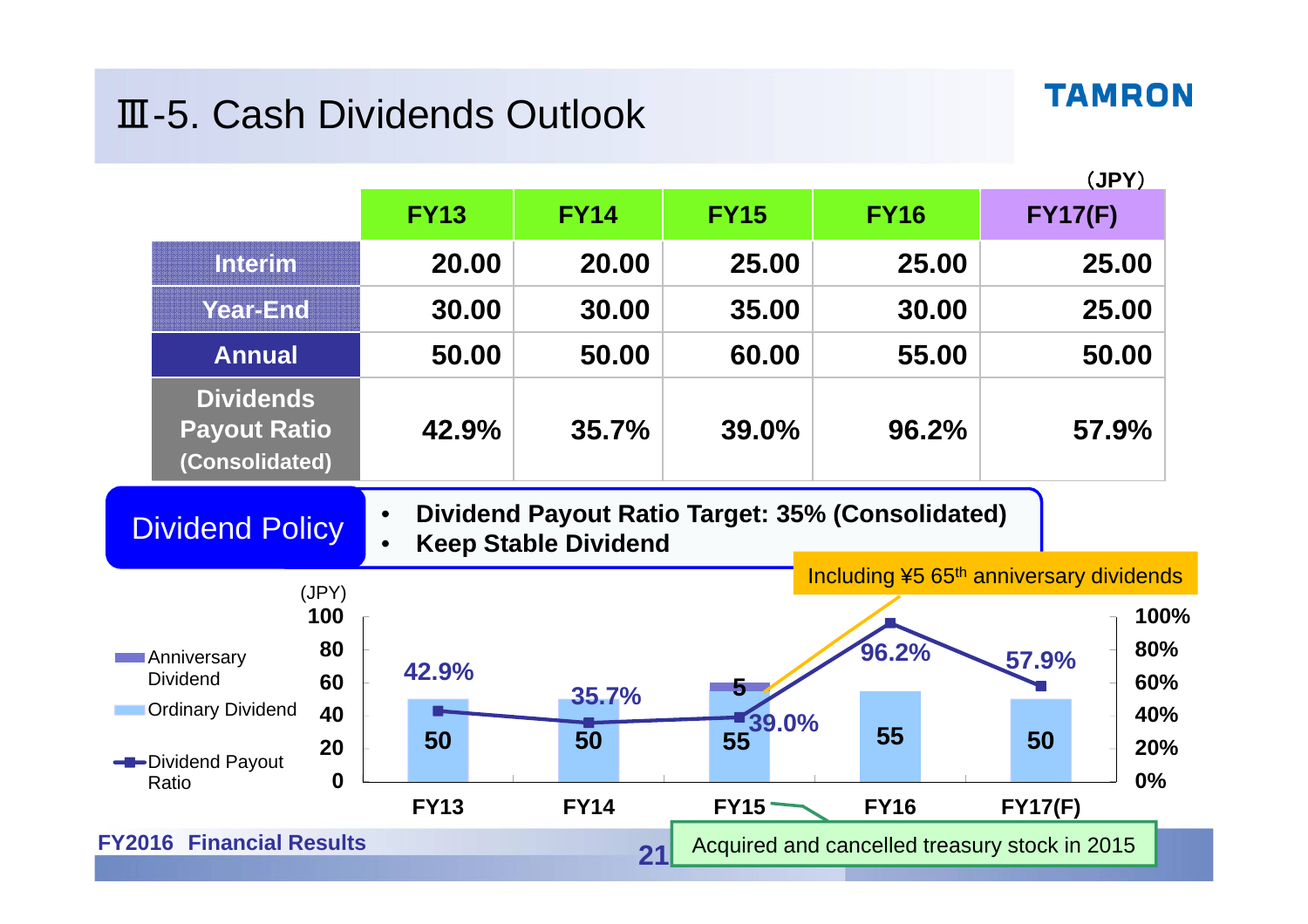## Ⅲ-6. Reference Data1) Key Performance Index



ROE=Net Income/ Net Assets (Average for FY)

ROA=Ordinary Income/ Total Assets (Average for FY)

(A): Actual (F): Forecast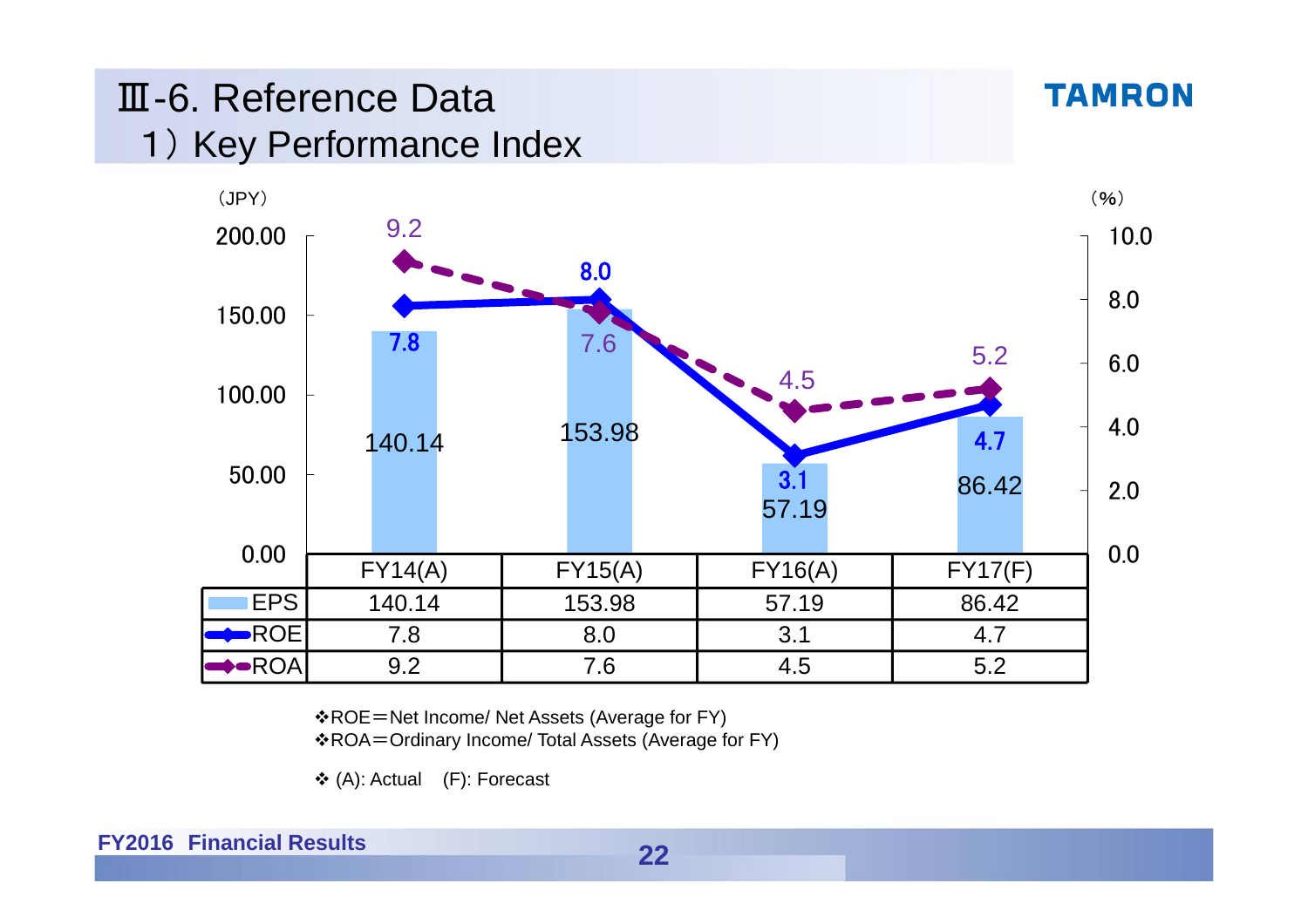## Ⅲ-6. Reference Data 2) Impact of Foreign Exchange Rate Fluctuations

| <b>Actual FY2016</b> |                              | (JPY)                        |                  | (million of JPY)                  |  |
|----------------------|------------------------------|------------------------------|------------------|-----------------------------------|--|
|                      | <b>Exchange Rate</b>         |                              |                  | <b>Impact</b>                     |  |
|                      | <b>Actual</b><br><b>FY15</b> | <b>Actual</b><br><b>FY16</b> | <b>Net Sales</b> | <b>Operating</b><br><b>Income</b> |  |
| <b>USD</b>           | 121.11                       | 108.79                       | (3,400)          | $(200)\mid$                       |  |
| <b>Euro</b>          | 134.35                       | 120.31                       | (1,350)          | (1, 150)                          |  |
| <b>Others</b>        | ۰                            | $\blacksquare$               | (800)            | (50)                              |  |
| <b>Total</b>         | ۰                            | -                            | (5, 550)         |                                   |  |

(Impact on FY2015 Actual performance)

| <b>Forecast FY2017</b> | (JPY)                            | (million of JPY)          |                         |
|------------------------|----------------------------------|---------------------------|-------------------------|
|                        | <b>Exchange Rate</b>             | Impact of ¥1 appreciation |                         |
|                        | <b>Assumption</b><br><b>FY17</b> | <b>Net Sales</b>          | <b>Operating Income</b> |
| USD                    | 105.00                           | (290)                     |                         |
| <b>Euro</b>            | 113.00                           | (100)                     | 90)                     |

**FY2016 Financial Results**

**TAMRON**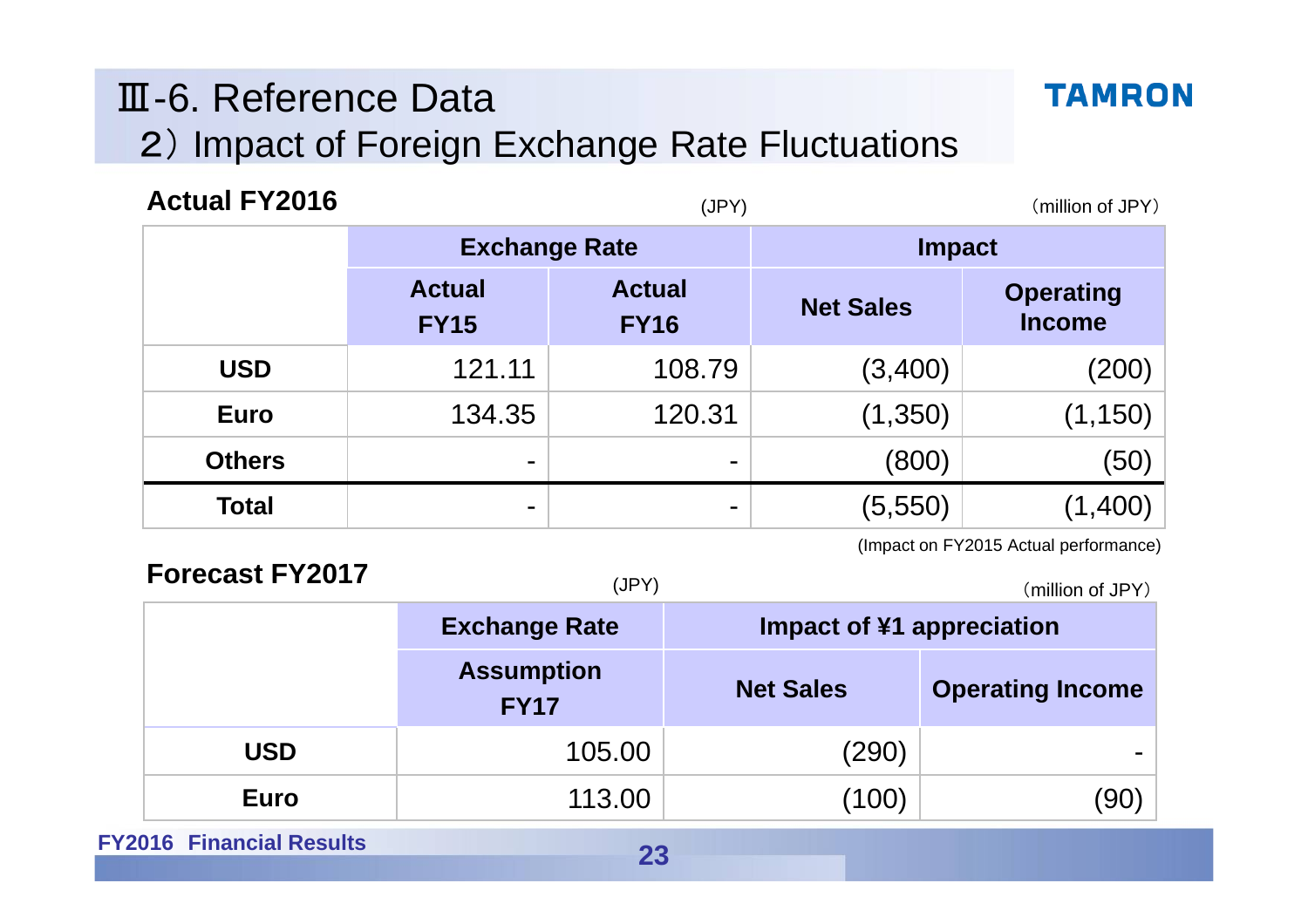

# **IV. Mid-Term Strategy**

## Shiro Ajisaka, President & CEO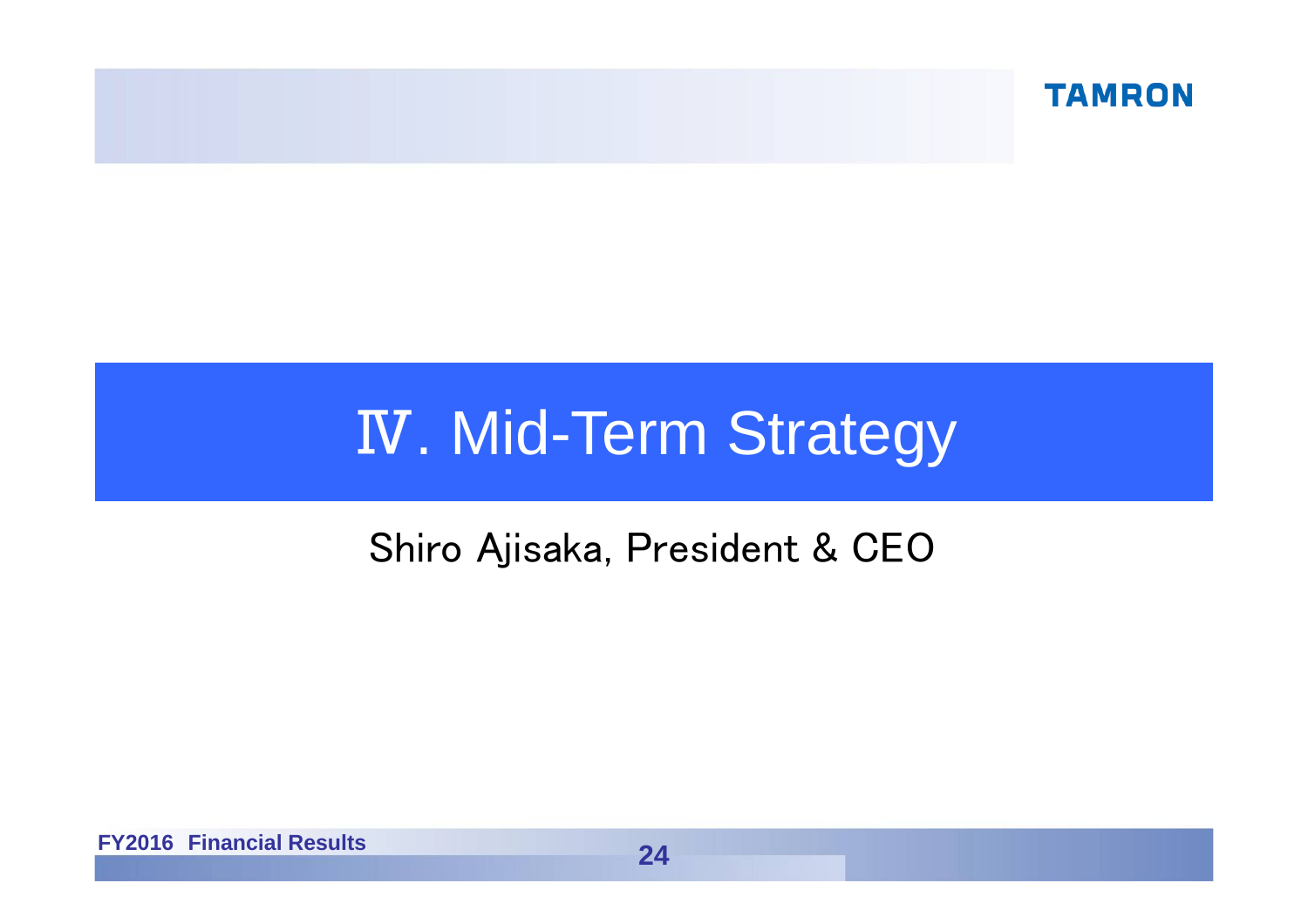## Ⅳ-1. Agendas for Transformation

## **TAMRON**

| <b>Agenda</b>                                                      | <b>Direction</b>                                                                        | <b>Action Plan</b>                                                                                                                                                                                                    |
|--------------------------------------------------------------------|-----------------------------------------------------------------------------------------|-----------------------------------------------------------------------------------------------------------------------------------------------------------------------------------------------------------------------|
| <b>Reinforce Sales &amp;</b><br><b>Marketing</b>                   | <b>· Enhance Marketing Functions</b><br>· Proposal-Based Sales<br><b>Activities</b>     | · Enhance proposal-based sales activities<br>· Create pull-demands and increase repeat<br>customer rate                                                                                                               |
| <b>Customer</b><br><b>Values</b>                                   | <b>· Innovative &amp; Exciting</b><br><b>Product Planning</b>                           | Reinforce functions of Product Planning<br>Dept. (from product planning to launch)<br>· Establish mechanism to feed market<br>needs to product planning                                                               |
| <b>Globalization of Sales,</b><br><b>Production, &amp; R&amp;D</b> | · Re-Organize Sales Network<br>· Re-Organize Manufacturing<br><b>Process</b>            | Expand territories covered by US subsidiary<br>· Realignment of sales network in Asia<br>· Initiate R&D for CCTV Lens in China factory<br>· Optimize use of 3 factories (JPN/CHN/VNM)                                 |
| <b>Re-Building of</b><br><b>R&amp;D Process</b>                    | · R&D Investment in Future<br><b>Business</b><br>· Shorten R&D L/T                      | · Start full-scale operation of Opto-Science<br><b>R&amp;D Center</b><br>· Increase efficiency in R&D process                                                                                                         |
| <b>New Business</b><br><b>Development</b>                          | · Operational & Capital<br><b>Partnership with External</b><br><b>Organization</b>      | · Build partnership with external organization<br>· Selection and concentration of resources<br>· Leverage alliances and M&A                                                                                          |
| Corporate<br><b>Management</b>                                     | · Organizational & HR System<br><b>Restructuring</b><br><b>Enhance Corp. Governance</b> | Flatter & slimmer organization structure<br>(integration of Imaging Products Biz. Unit)<br>Review HR evaluation system<br>Build suitable corporate governance system<br>Efforts to improve productivity in each dept. |
| <b>FY2016 Financial Results</b>                                    | 25                                                                                      |                                                                                                                                                                                                                       |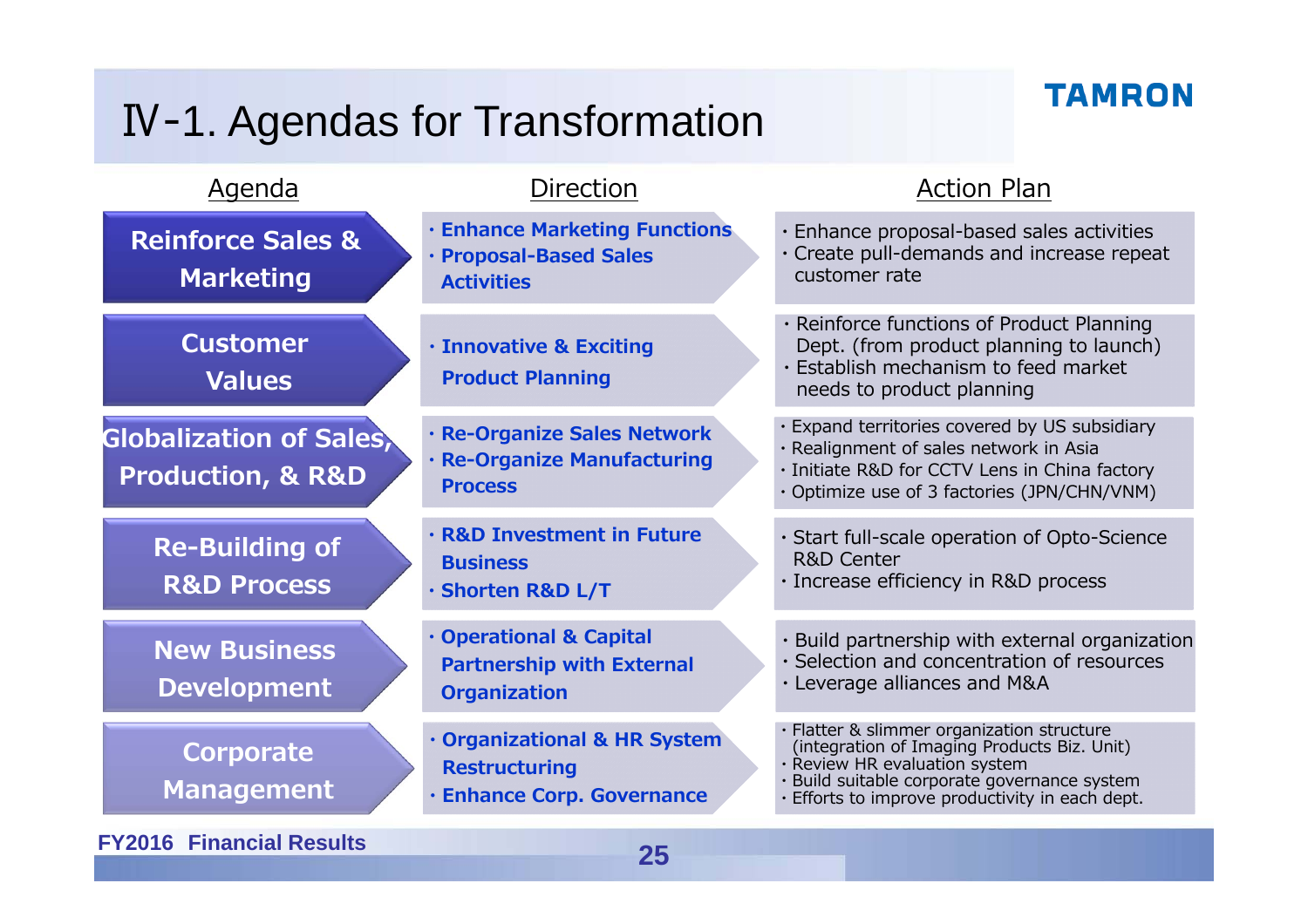Improve Profitability through Well-Balanced Business Portfolio (Reduce Ratio of Digital Camera Lens: 80% of Total Sales in FY2016  $\Rightarrow$  60% in FY2019)

#### Mid-Term Management Goal toward FY2019

| <b>Net Sales</b>                  | ¥76.0 billion |
|-----------------------------------|---------------|
| <b>Operating</b><br><b>Income</b> | ¥7.0 billion  |
| (% Sales)                         | $9.2\%$       |
| <b>ROIE</b>                       | 10% or more   |

Assumed exchange rate: US\$1=105JPY, €1=113JPY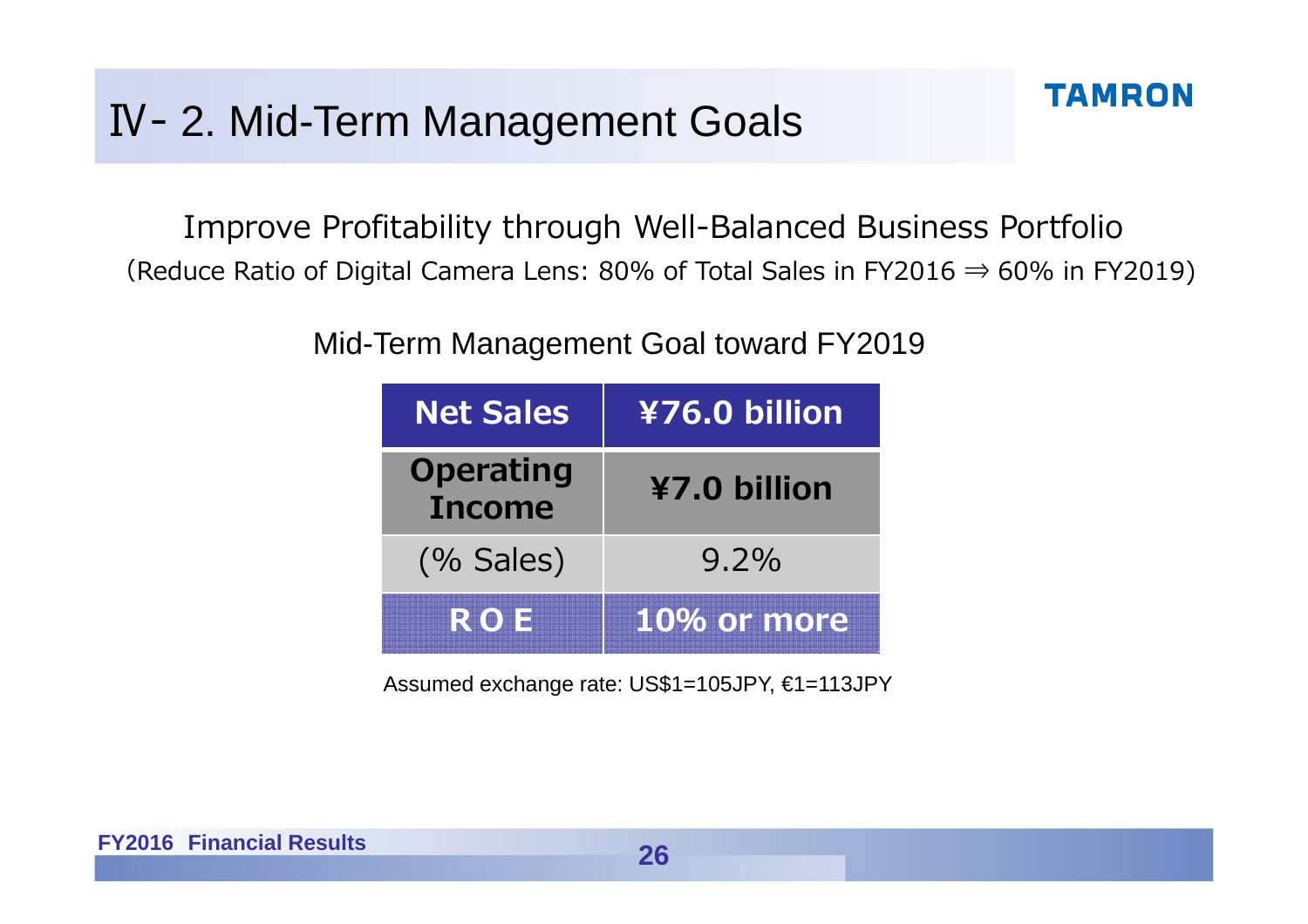## Ⅳ-3. Business Strategy

|                                                                                            | <b>Sales</b><br>Target                                      |                                                                                                                                                                                                                                                                                                                                                                                    |                                                              | <b>Business Strategy</b>                                                                                                                     |  |
|--------------------------------------------------------------------------------------------|-------------------------------------------------------------|------------------------------------------------------------------------------------------------------------------------------------------------------------------------------------------------------------------------------------------------------------------------------------------------------------------------------------------------------------------------------------|--------------------------------------------------------------|----------------------------------------------------------------------------------------------------------------------------------------------|--|
| Photographic<br>Products                                                                   | ¥53.0<br>billion<br>$(69.7\%)$<br>*Composition Ratio        | Improve profitability as core business $\Rightarrow$ Enhance business foundation<br>. Timely launch of new products with innovative & exciting features.<br>. Leverage sales activities in emerging markets.<br>FY19 sales:<br>¥35.0billion<br>· Strengthen sales activities in countries with lower market shares.<br>. Enhance proposal-based sales approaches for OEM business. |                                                              |                                                                                                                                              |  |
| <b>Launched</b><br>in Feb. 2016                                                            | <b>Launched in 2016</b><br><b>Launched</b><br>in Mar. 2016  |                                                                                                                                                                                                                                                                                                                                                                                    |                                                              | <b>FY2017~: Increase New Model Launch</b><br>Vigorous efforts to bring more new products by<br>improving R&D efficiency & shortening R&D L/T |  |
| <b>Fixed Focal</b><br><b>Macro</b><br>85mm F/1.8 VC USD (F016)<br>90mm F/2.8 VC USD (F017) |                                                             | <b>FY2017</b><br><b>Launched</b><br><b>In Feb. 2017</b>                                                                                                                                                                                                                                                                                                                            | <b>Launched</b><br><b>In Feb. 2017</b>                       | <b>Launched</b><br><b>In Feb. 2017</b>                                                                                                       |  |
| <b>Launched</b><br>in Sep. 2016                                                            |                                                             | <b>Tele Zoom</b><br>SP 70-300mm VC USD (A030)                                                                                                                                                                                                                                                                                                                                      | Large-Apature Tele Zoom<br>SP 70-200mm F/2.8 VC USD G2(A025) | <b>Ultra Wide Zoom</b><br>10-24mm VC HLD (B023)                                                                                              |  |
| <b>Financial Results</b><br><b>FY2016</b>                                                  | <b>Ultra Tele Zoom</b><br>150-600mm F5-6.3 VC USD G2 (A022) |                                                                                                                                                                                                                                                                                                                                                                                    | 27                                                           | More new models to come in FY2017                                                                                                            |  |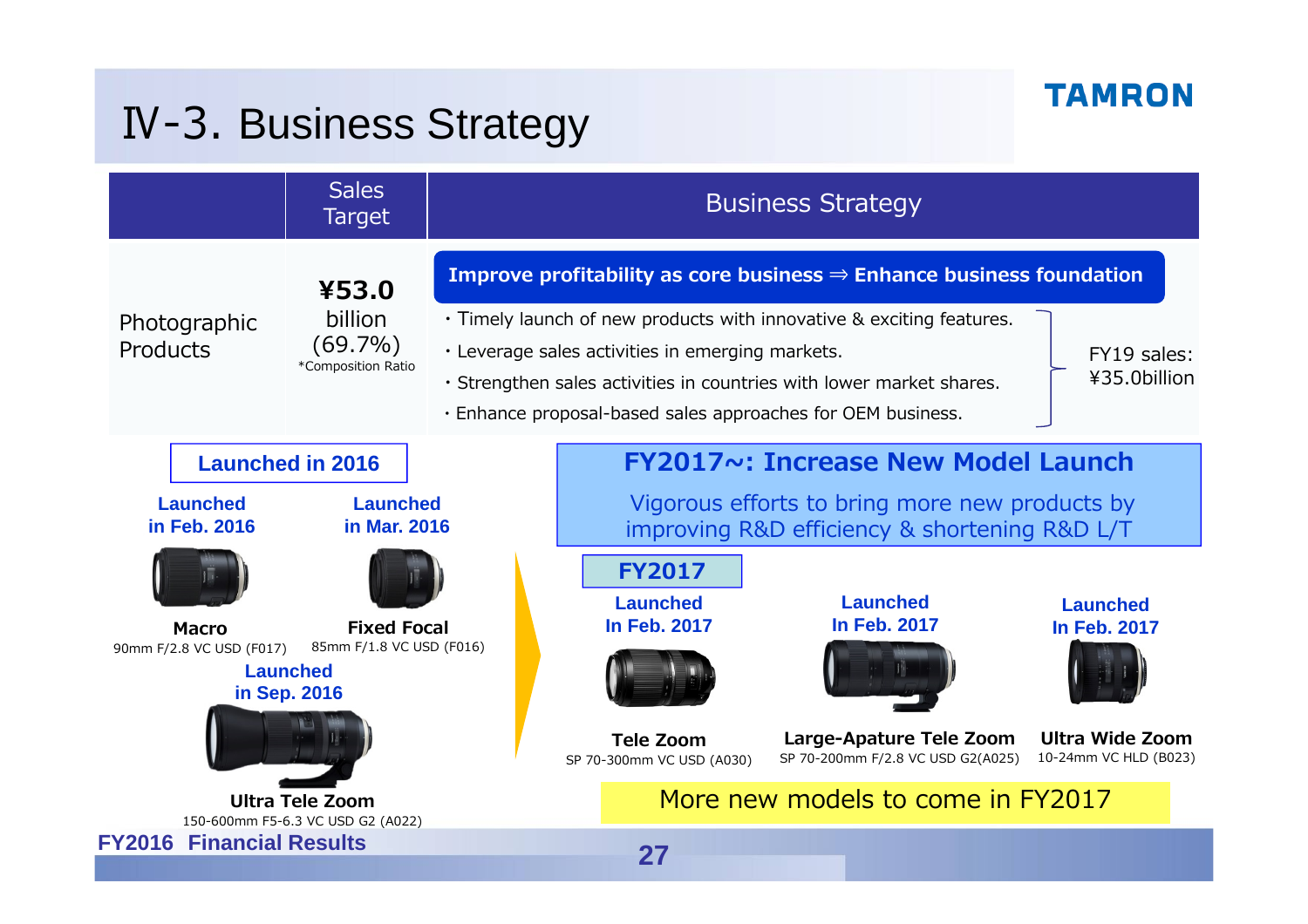## Ⅳ-3. Business Strategy

|                                                | <b>Sales</b><br><b>Target</b>                        | <b>Business Strategy</b>                                                                                                                                                                                                                                                                                                                                                                                                                                                                                                                                        |
|------------------------------------------------|------------------------------------------------------|-----------------------------------------------------------------------------------------------------------------------------------------------------------------------------------------------------------------------------------------------------------------------------------------------------------------------------------------------------------------------------------------------------------------------------------------------------------------------------------------------------------------------------------------------------------------|
| Optical<br><b>Components</b>                   | ¥4.0<br>billion<br>$(5.3\%)$<br>*Composition Ratio   | Reallocation of R&D resources $\Rightarrow$ Explore new business fields<br>. Enter into drone market→ FY19 sales: 3.3 billion<br>(R&D tie-up and partnership with a market leader)<br>· Increase efficiency of investment in existing business segments<br>Entry to drone<br>• Promoting LWIR Lens business overseas<br>market                                                                                                                                                                                                                                  |
| Commercial/<br>Industrial-use<br><b>Optics</b> | ¥19.0<br>billion<br>$(25.0\%)$<br>*Composition Ratio | Investment in new business $\Rightarrow$ For develop future core business<br>· Initiate R&D in China to recapture CCTV Lens business<br>· Grow Automotive Camera Lens sales to match its market growth<br>$\rightarrow$ FY19 sales: 3.3 billion<br>· Expand camera module business (compact/Ultra-sensitive camera module, etc.)<br>by integrating core optics technologies and ones of new fields<br>· Explore & launch new businesses through cooperation with external partners<br>(including M&A)<br>Surveillance camera lenses<br>Automotive camera lenses |
| <b>FY2016 Financial Results</b>                |                                                      | ΩΩ                                                                                                                                                                                                                                                                                                                                                                                                                                                                                                                                                              |

**28**